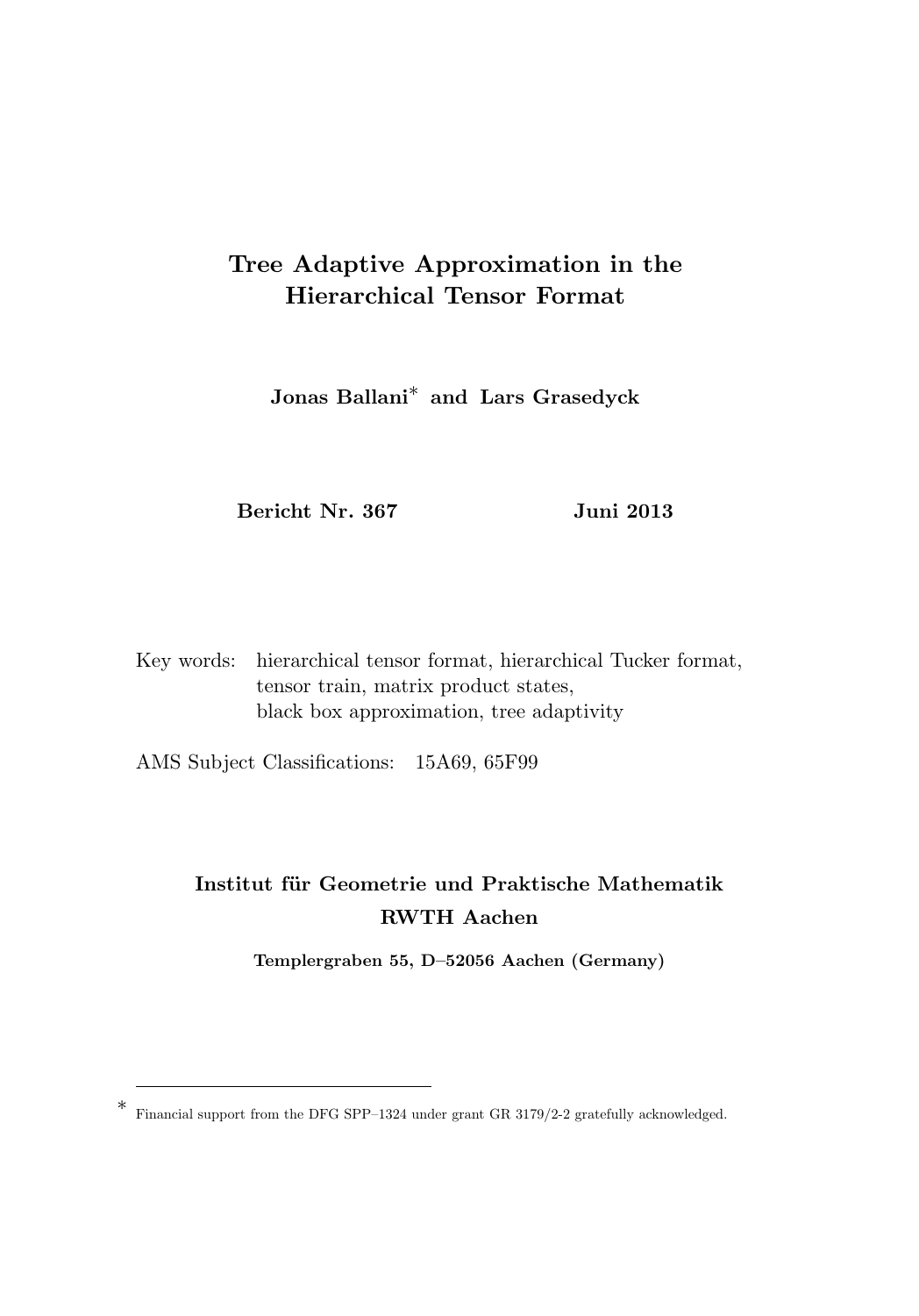# Tree Adaptive Approximation in the Hierarchical Tensor Format

Jonas Ballani<sup>\*</sup>, Lars Grasedyck

June 24, 2013

The hierarchical tensor format allows for the low-parametric representation of tensors even in high dimensions d. The efficiency of this representation strongly relies on an appropriate hierarchical splitting of the different directions  $1, \ldots, d$  such that the associated ranks remain sufficiently small. This splitting can be represented by a binary tree which is usually assumed to be given. In this paper, we address the question of finding an appropriate tree from a subset of tensor entries without any a priori knowledge on the tree structure. We propose an agglomerative strategy that can be combined with rank-adaptive cross approximation techniques such that tensors can be approximated in the hierarchical format in an entirely black box way. Numerical examples illustrate the potential and the limitations of our approach.

## 1 Introduction

High-dimensional problems are encountered in many areas of practical interest, as e.g. in stochastics, quantum chemistry, or optimization. In many cases, the solution to a high-dimensional problem can be represented or approximated by a tensor

 $A \in \mathbb{R}^{n_1 \times \cdots \times n_d}$ 

of order (or dimension)  $d \in \mathbb{N}$  with  $n_1, \ldots, n_d \in \mathbb{N}$ . As soon as the order d is large enough, the explicit representation of A in terms of all its entries  $A_{(i_1,...,i_d)}$ ,  $i_\mu = 1,\ldots,n_\mu,$  $\mu = 1, \ldots, d$ , becomes prohibitively expensive. This has motivated the development of data-sparse tensor representations that can be applied even in high dimensions d. For a detailed introduction to tensor representations we refer the reader to [9, 7, 6].

A quite general framework for the low-parametric representation of tensors has been introduced in [8] which we further analyzed in [4]. In the so-called hierarchical tensor (or *hierarchical Tucker*) *format*, a tensor is represented by a number of parameters

<sup>∗</sup>Financial support from the DFG SPP-1324 under grant GR 3179/2-2 gratefully acknowledged.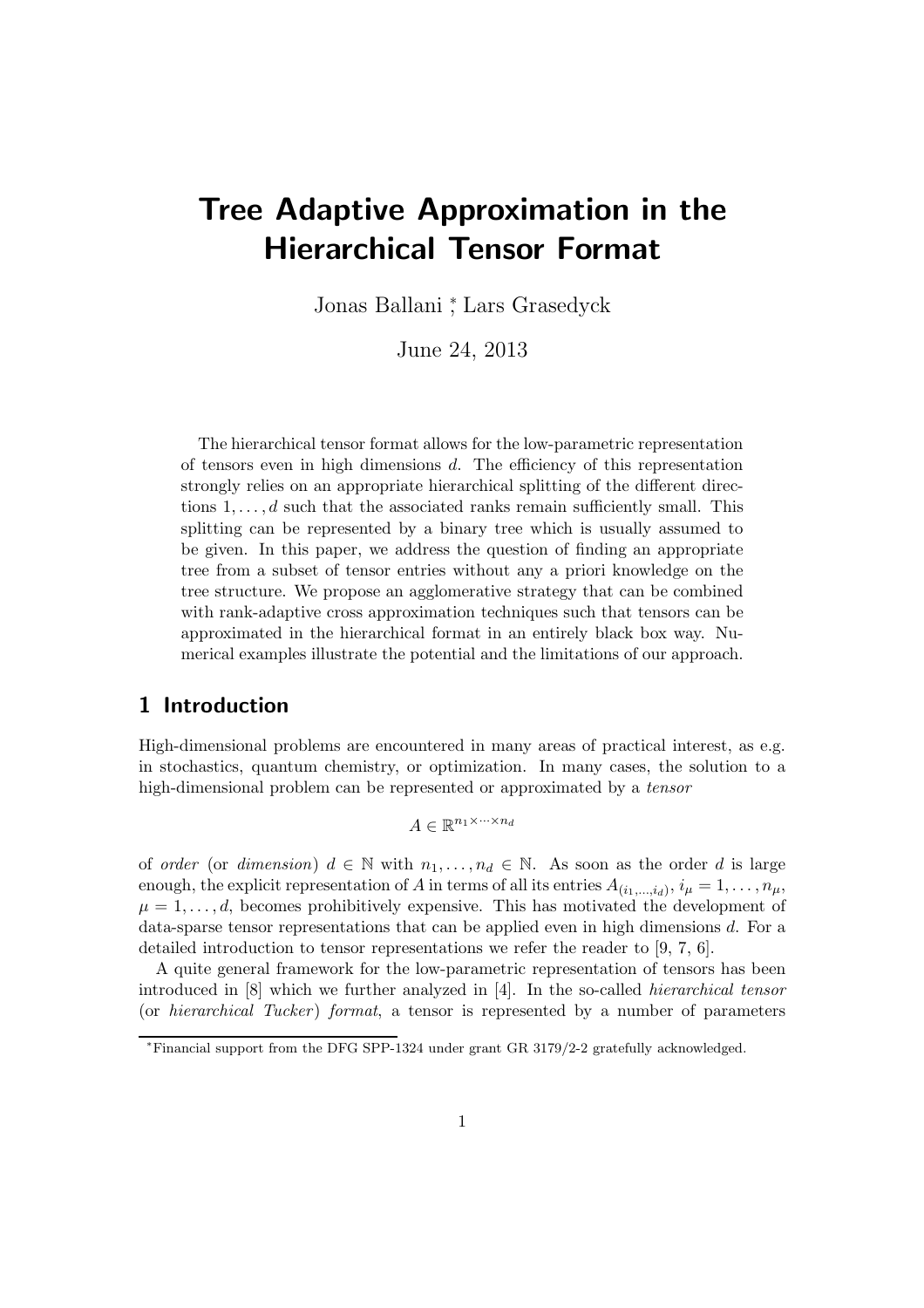that scales only linearly in the dimension d. As a key ingredient, this format relies on an appropriate hierarchy of subspaces which can be related to specific matrix representations of a given tensor. Based on this strong connection to matrices, powerful tools have been developed that allow for (approximate) arithmetic operations with tensors even in high dimensions d.

The efficiency of the hierarchical tensor format crucially depends on an appropriate splitting of the different directions  $1, \ldots, d$  in a hierarchical way. At the top level  $t =$  $D := \{1, \ldots, d\}$ , the index set t is subdivided into disjoint subsets  $t_1, t_2 \subset D$  with  $t = t_1 \cup t_2$ . Afterwards, the subdivision process is recursively continued with  $t_1$  and  $t_2$ until the bottom level of singletons  $t = {\mu}$ ,  $\mu \in D$ , has been reached. The splitting can be represented by a binary tree  $T_D$  which is usually assumed to be given.

Once a tree  $T_D$  has been chosen, each node  $t \in T_D$  with  $t \subset D$  is associated to a rank  $k_t \in \mathbb{N}$  that results from a specific matrix representation of A depending on t. It turns out that the storage complexity for the representation of  $A$  in the hierarchical tensor format lies in  $\mathcal{O}(dk^3 + dkn)$  where  $k := \max_{t \in T_D} k_t$ ,  $n := \max_{\mu \in D} n_{\mu}$ . Since the ranks  $k_t$ strongly depend on the index sets  $t \subset D$ , the storage complexity of a given tensor may be very sensitive to the choice of the tree  $T_D$ , cf. [5].

In some cases, the complexity for the representation of tensors in the hierarchical format does not depend on the choice of the tree  $T<sub>D</sub>$ . In particular, any tensor A given in CP format (canonical polyadic, CANDECOMP/PARAFAC) with

$$
A = \sum_{j=1}^r u_{1,j} \otimes \ldots \otimes u_{d,j}, \qquad u_{\mu,j} \in \mathbb{R}^{n_{\mu}},
$$

can be represented in the hierarchical format where all ranks  $k_t$  are bounded by r for any tree, cf.  $[8]$ . Nevertheless, it might be advantageous to represent A in the hierarchical format as one can have  $k_t \ll r$  for most  $t \in T_D$ , cf. [8]. Moreover, the hierarchical representation can be exploited in order to perform efficient (approximate) arithmetics with tensors that do not suffer from the structural weakness of the CP format (nonclosedness of the representation, cf. [3]).

A special instance of the hierarchical tensor format is the so-called TT format (tensor train, matrix product states) from [12, 10] where the tree  $T_D$  is restricted to a linear structure. This means that one only needs to find a suitable permutation of the indices  $1, \ldots, d$  which facilitates the construction of an appropriate dimension tree. Note, however, that one can construct examples for which there exists a representation in the hierarchical format where all ranks are bounded by  $k_t \leq k$  whereas the ranks in the TT format can only be bounded by  $k^{\log_2(d)/2-1}$  for any permutation, cf. [5].

In this paper, we aim at finding an appropriate tree  $T<sub>D</sub>$  for a given tensor A without any a priori knowledge on the tree structure. The tensor  $A$  is then approximated with respect to  $T_D$  up to some (heuristic) target accuracy  $\varepsilon$  by a black box strategy which we introduced in [1]. Black box approximation strategies tailored to the TT format have also been developed in [11].

Since the number of possible trees scales exponentially in the dimension  $d$ , a global optimization of the storage cost over all  $T<sub>D</sub>$  is mostly too expensive. Instead, we propose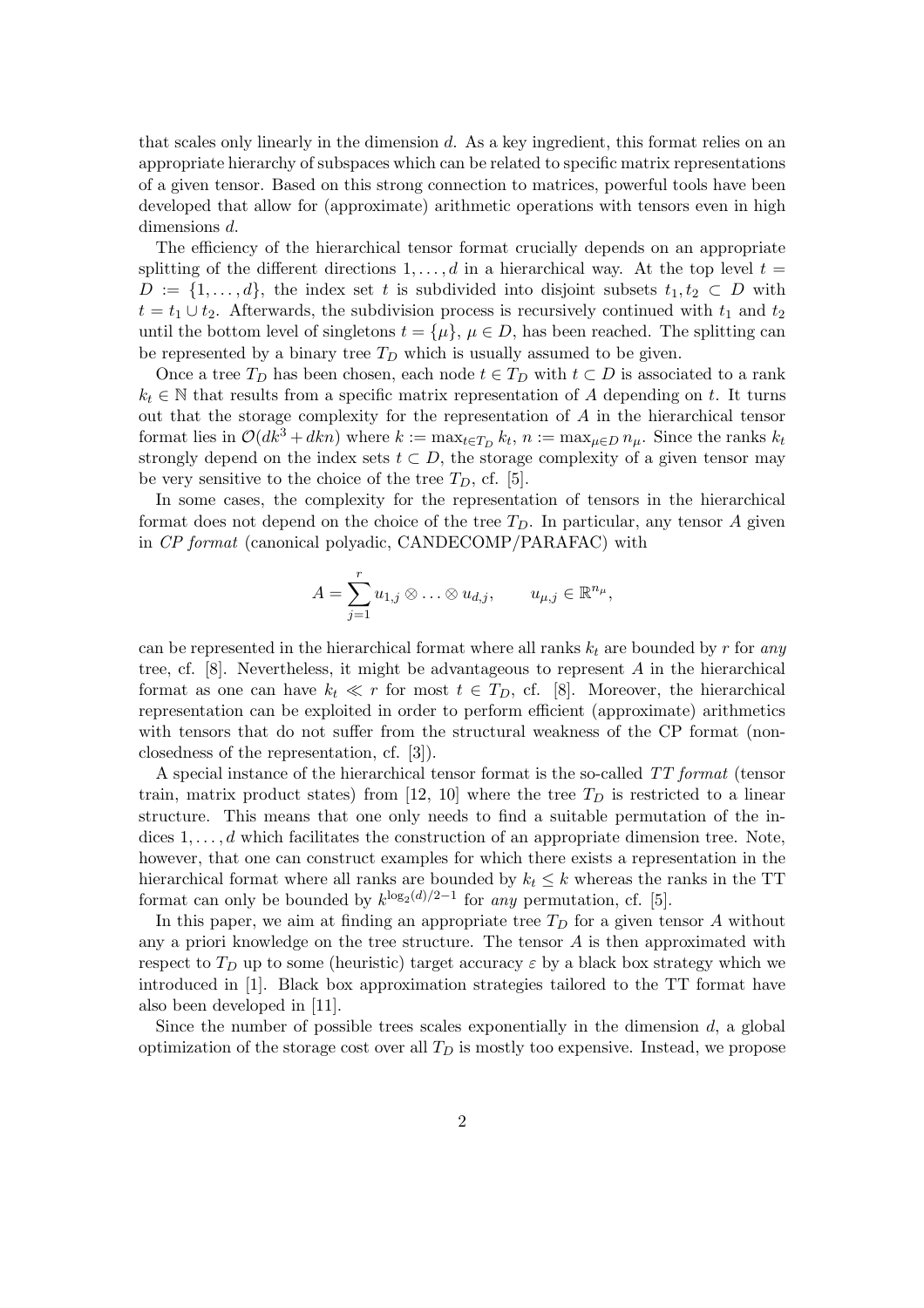to construct a tree in a bottom up way by a successive agglomeration of disjoint subsets of D. Although this strategy is known from hierarchical clustering algorithms, we cannot directly apply them to our problem since we are not aware of a suitable distance function measuring the closeness of arbitrary subsets  $t_1, t_2 \subset D$ . As an alternative, we introduce a cluster criterion that completely relies on the ranks  $k_t$  which depend on A and the subsets  $t \subset D$ .

The rest of this paper is organized as follows. In Section 2, we recall the main ingredients of the hierarchical tensor format. In Section 3, we introduce our new clustering strategy based on a successive agglomeration of disjoint subsets  $t \subset D$ . Since one mostly does not know the ranks  $k_t$  in advance, Section 4 is devoted to rank estimation techniques. In Section 5, we shortly analyze the complexity of our strategy in terms of the number of required tensor evaluations. Finally, we study the prospects and limitations of our approach in Section 6 by a number of numerical examples.

## 2 Hierarchical Tensor Format

Given  $d \in \mathbb{N}$  and  $n_1, \ldots, n_d \in \mathbb{N}$ , let  $\mathcal{I}_u := \{1, \ldots, n_u\}$  for  $\mu = 1, \ldots, d$  and define

$$
\mathcal{I} := \mathcal{I}_1 \times \cdots \times \mathcal{I}_d.
$$

We first introduce a matrix representation of a tensor  $A \in \mathbb{R}^{\mathcal{I}}$ .

**Definition 1** (matricization). Let  $D := \{1, \ldots, d\}$ . Given a subset  $t \subset D$  with complement  $s := D \setminus t$ , the matricization

$$
\mathcal{M}_t: \mathbb{R}^\mathcal{I} \to \mathbb{R}^{\mathcal{I}_t} \otimes \mathbb{R}^{\mathcal{I}_s}, \qquad \mathcal{I}_t := \bigtimes_{\mu \in t} \mathcal{I}_\mu, \ \mathcal{I}_s := \bigtimes_{\mu \in s} \mathcal{I}_\mu,
$$

of a tensor  $A \in \mathbb{R}^{\mathcal{I}}$  is defined by its entries

$$
\mathcal{M}_t(A)_{(i_\mu)_{\mu \in t}, (i_\mu)_{\mu \in s}} := A_{(i_1, \dots, i_d)}, \qquad i_\mu \in \mathcal{I}_\mu, \ \mu \in D.
$$

In order to allow for a structured and data-sparse representation of tensors, subsets  $t \subset D$  which can be organized as a binary tree are of special interest.

**Definition 2** (partition tree, dimension tree). Let  $J$  be an arbitrary index set with  $#J < \infty$  and denote its power set by  $\mathcal{P}(J)$ . A tree  $T_J \subset \mathcal{P}(J)$  is called a partition tree (for  $J$ ) if the following three conditions hold:

- (a) the index set J is the root of the tree  $T<sub>J</sub>$ ,
- (b) all vertices  $t \in T_J$  are non-empty subsets  $t \subset J$ ,
- (c) every vertex  $t \in T_J$  with  $\#t \geq 2$  has two sons  $t_1, t_2 \in T_J$  with the property

$$
t = t_1 \cup t_2, \qquad t_1 \cap t_2 = \emptyset.
$$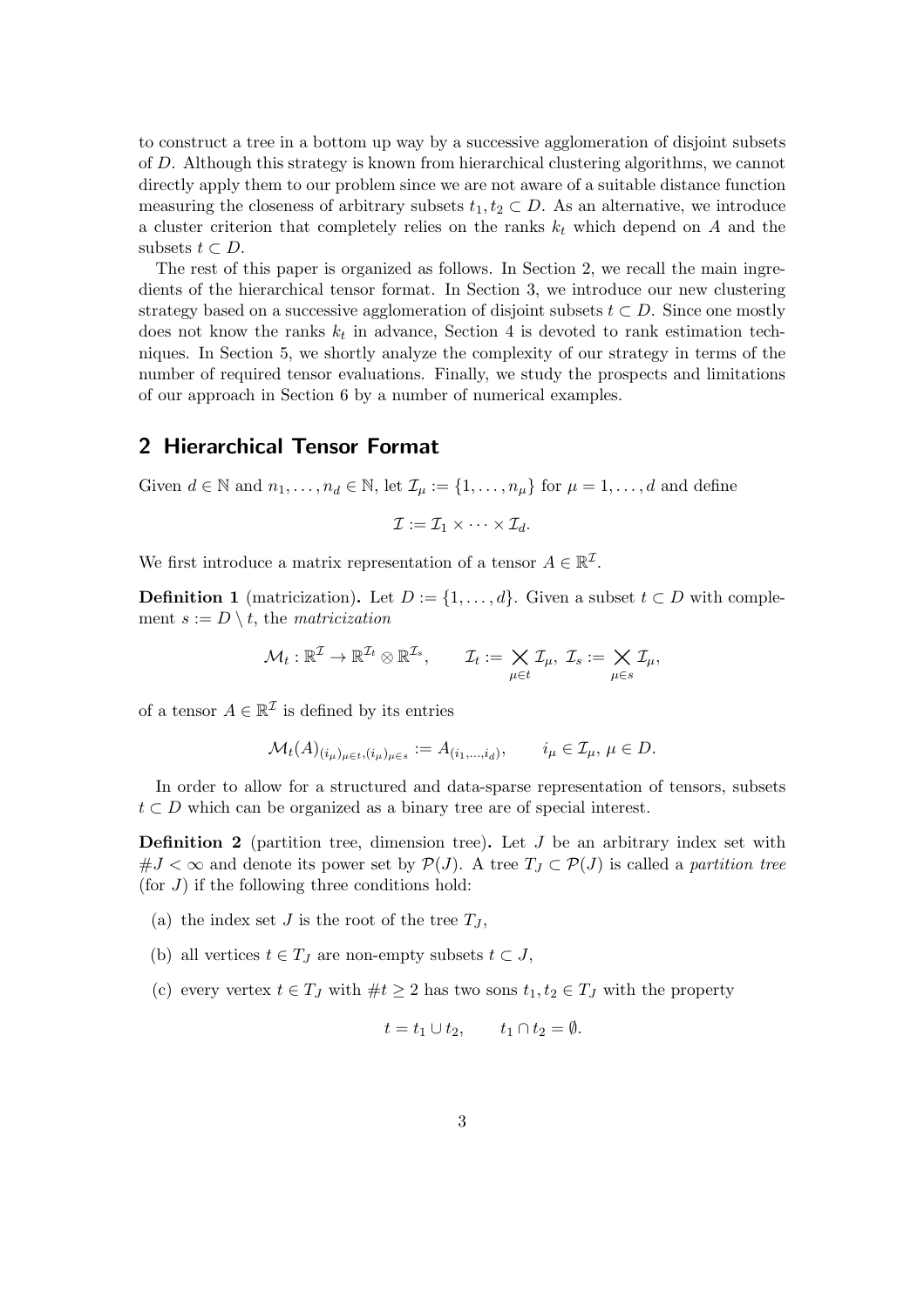The set of leaves of  $T_J$  is defined by  $\mathcal{L}(T_J) := \{t \in T_J : \#t = 1\}$ . For all  $t \in T_J \setminus \mathcal{L}(T_J)$ , we denote the set of sons of t by  $\text{sons}(t)$ . A partition tree  $T_D$  for the particular index set  $J = D = \{1, \ldots, d\}$  is called a *dimension tree.* 

In the next example, we introduce two important special cases of dimension trees.

**Example 3.** (a) In a balanced binary tree  $T_D$ , each node  $t \in T_D \setminus \mathcal{L}(T_D)$  with  $t =$  $\{\mu_1, \ldots, \mu_q\} \subset D, q > 1$ , has two sons  $t_1, t_2 \in T_D$  of the form

$$
t_1 = {\mu_1, ..., \mu_r}, \qquad t_2 = {\mu_{r+1}, ..., \mu_q}, \qquad r := \lceil q/2 \rceil.
$$

An example for  $d = 7$  is depicted in Figure 1. The balanced tree is of minimal depth  $\lceil \log_2 d \rceil$ .

(b) In the so-called  $TT$  format introduced in [12, 10], the dimension tree is a simple linear tree, where all nodes  $t \in T_D$  are of the form

$$
t = \{q\}
$$
 or  $t = \{q, ..., d\}$ ,  $q = 1, ..., d$ .

An example for  $d = 7$  is depicted in Figure 1. The TT tree is of maximal depth  $d - 1$ .



Figure 1: Left: Balanced binary tree. Right: Linear TT tree.

Based on the concept of the matricization of tensors and the definition of a dimension tree, we can now introduce the hierarchical tensor format.

**Definition 4** (hierarchical rank, hierarchical format). Let  $T_D$  be a dimension tree. The hierarchical rank  $\mathbf{k} := (k_t)_{t \in T_D}$  of a tensor  $A \in \mathbb{R}^{\mathcal{I}}$  is defined by

$$
k_t := \operatorname{rank}(\mathcal{M}_t(A)), \quad t \in T_D.
$$

For a given hierarchical rank  $\mathbf{k} := (k_t)_{t \in T_D}$ , the *hierarchical format*  $\mathcal{H}(T_D, \mathbf{k})$  is defined by

$$
\mathcal{H}(T_D,\mathbf{k}) := \{A \in \mathbb{R}^{\mathcal{I}} : \text{rank}(\mathcal{M}_t(A)) \leq k_t, t \in T_D\}.
$$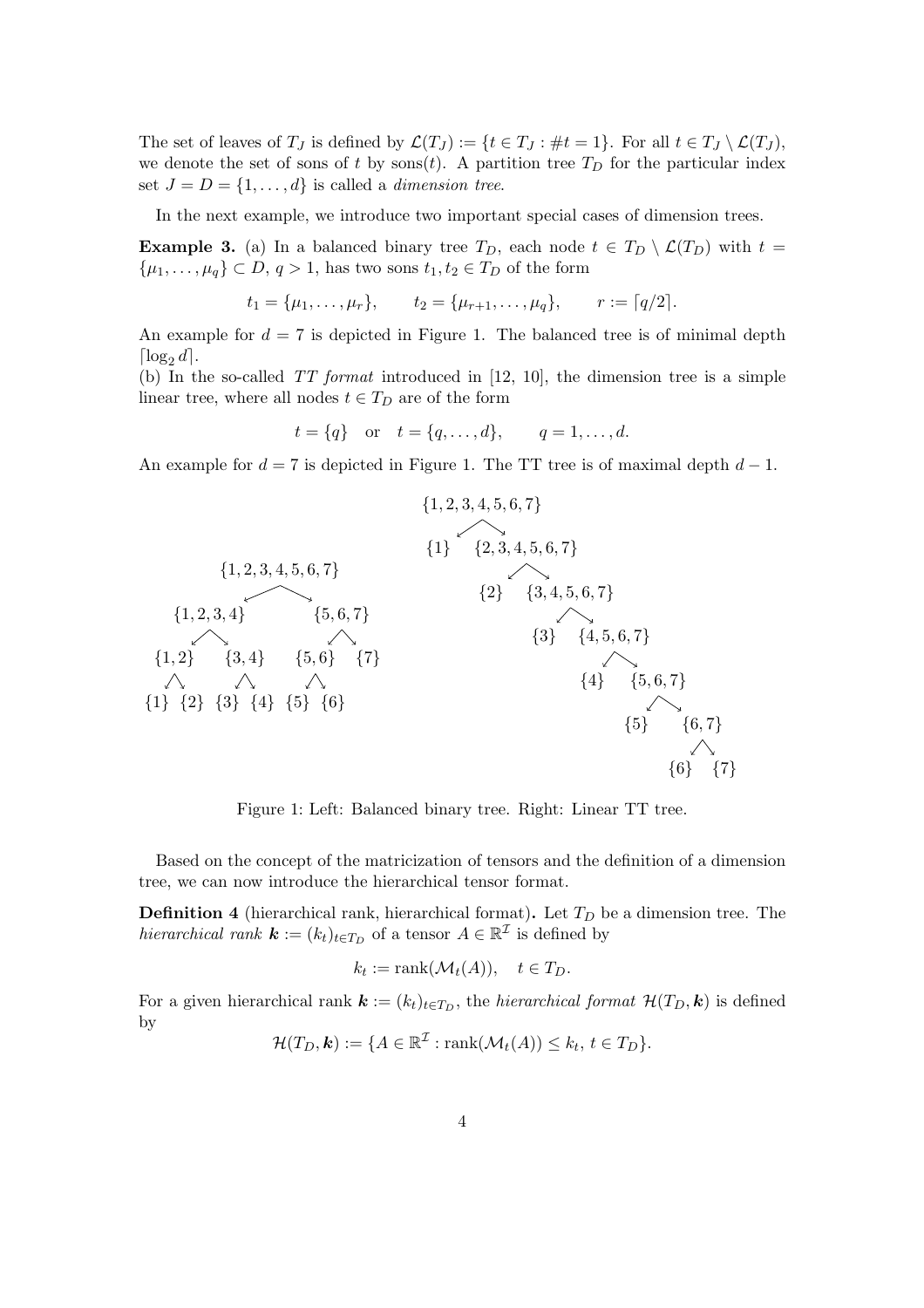Given a tensor  $A \in \mathcal{H}(T_D, \mathbf{k})$ , the subspaces  $\mathcal{U}_t := \text{image}(\mathcal{M}_t(A)) \subset \mathbb{R}^{\mathcal{I}_t}, t \in T_D$ , fulfil the so-called nestedness property

$$
\mathcal{U}_t \subset \mathcal{U}_{t_1} \otimes \mathcal{U}_{t_2}, \qquad t \in T_D \setminus \mathcal{L}(T_D), \text{ sons}(t) = \{t_1, t_2\}. \tag{1}
$$

This allows for a recursive representation of A by the relation

$$
(U_t)_{\cdot,j} = \sum_{j_1=1}^{k_{t_1}} \sum_{j_2=1}^{k_{t_2}} (B_t)_{j,j_1,j_2} (U_{t_1})_{\cdot,j_1} \otimes (U_{t_2})_{\cdot,j_2}, \quad j=1,\ldots,k_t,
$$

for all  $t \in T_D \setminus \mathcal{L}(T_D)$  with  $\text{sons}(t) = \{t_1, t_2\}$  where  $B_t \in \mathbb{R}^{k_t \times k_{t_1} \times k_{t_2}}$  and  $U_t \in \mathbb{R}^{L_t \times k_t}$ such that  $A = (U_D)_{\cdot,1}$ .

As a consequence, one only needs to store the matrices  $U_t \in \mathbb{R}^{\mathcal{I}_{\mu} \times k_t}$  in the leaves  $t = {\mu} \in \mathcal{L}(T_D)$  and the *transfer tensors*  $B_t \in \mathbb{R}^{k_t \times k_{t_1} \times k_{t_2}}$  for all inner nodes  $t \in$  $T_D \setminus \mathcal{L}(T_D)$  in order to represent a tensor in  $\mathcal{H}(T_D, \mathbf{k})$ . The storage complexity for this representation then sums up to

$$
N_{\text{storage}}(\mathcal{H}(T_D, \mathbf{k})) := \sum_{\substack{t \in T_D \setminus \mathcal{L}(T_D) \\ \text{sons}(t) = \{t_1, t_2\}}} k_t k_{t_1} k_{t_2} + \sum_{\mu=1}^d k_{\{\mu\}} n_{\mu}.
$$
 (2)

In the special case  $n_{\mu} = n$  for all  $\mu = 1, ..., d$  and  $k_t \leq k$  for all  $t \in T_D$ , the storage complexity lies in

$$
\mathcal{O}\left(dk^3 + dnk\right).
$$

**Remark 5.** In the TT format, for each node  $t \in T_D \setminus \mathcal{L}(T_D)$  with sons $(t) = \{t_1, t_2\}$  one either has  $t_1 \in \mathcal{L}(T_D)$  or  $t_2 \in \mathcal{L}(T_D)$ . Hence, either  $k_{t_1} \leq n$  or  $k_{t_2} \leq n$  which leads to the bound

 $\mathcal{O}\left(dnk^2\right)$  .

Note that the last term in (2) does not depend on the choice of the particular tree  $T_D$ . This results from the fact that for a given tensor  $A \in \mathbb{R}^{\mathcal{I}}$  the rank tuple  $(k_{\mu})_{\mu \in D}$  with

$$
k_{\mu} := \text{rank}(\mathcal{M}_{\{\mu\}}(A)), \quad \mu \in D,
$$

represents the Tucker rank of A which does not depend on the splitting of the directions  $1, \ldots, d$ . In order to represent a tensor in the hierarchical format with minimal storage cost one therefore has to solve the following minimization problem.

**Problem 6.** Let  $A \in \mathbb{R}^{\mathcal{I}}$  and let  $k_t := \text{rank}(\mathcal{M}_t(A))$  for all  $t \subset D$ . Among all possible dimension trees  $T_D$  find a minimizer of

$$
\sum_{\substack{t \in T_D \setminus \mathcal{L}(T_D) \\ \text{sons}(t) = \{t_1, t_2\}}} k_t k_{t_1} k_{t_2}.\tag{3}
$$

Unfortunately, the determination of the global optimum of Problem 6 results to be prohibitively expensive since the number of possible dimension trees grows exponentially in the dimension d. We therefore suggest to apply an agglomerative strategy known from hierarchical clustering in order to construct a suitable dimension tree in a bottom up way.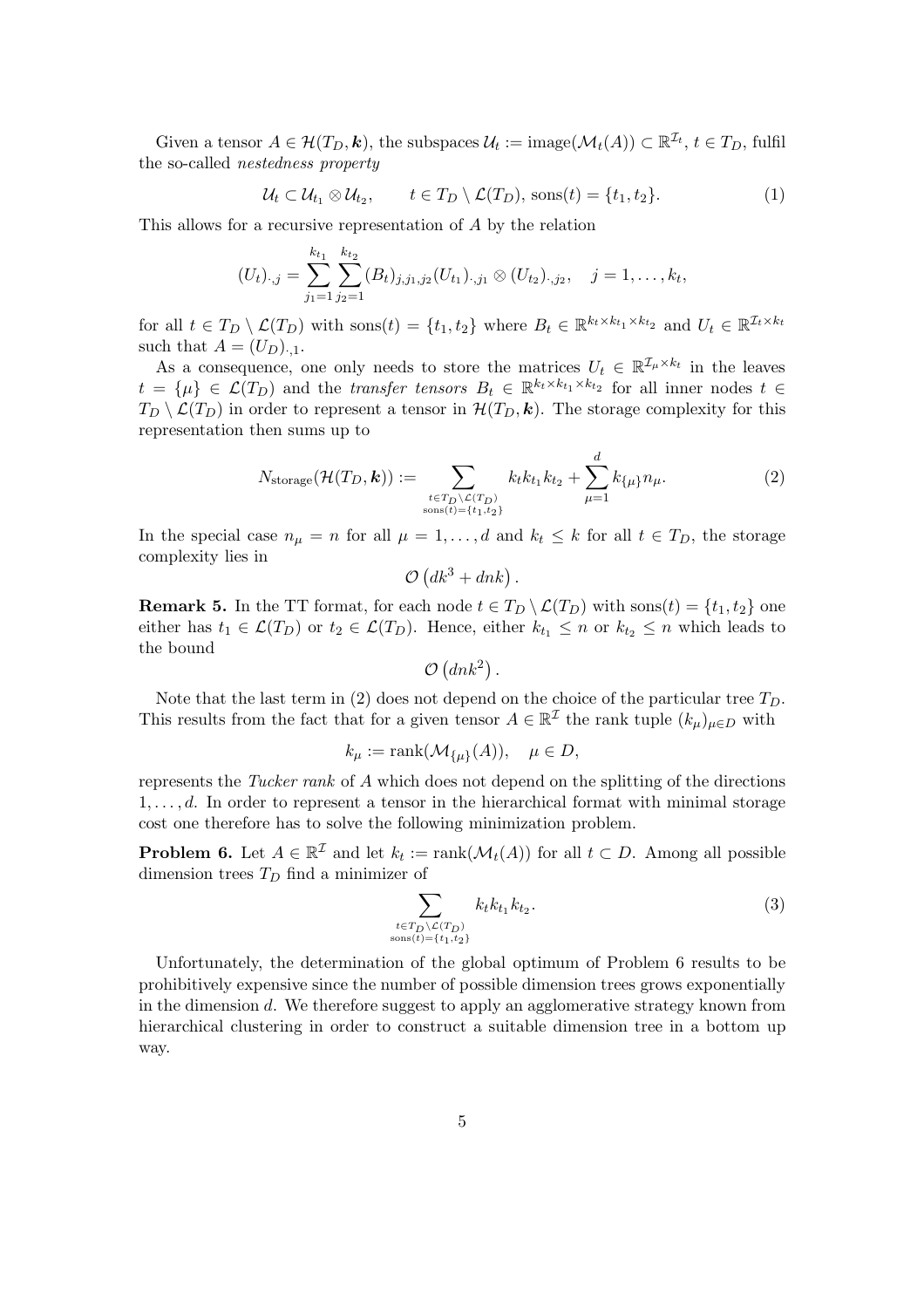## 3 Agglomerative Clustering

Hierarchical clustering strategies are used to subdivide a set of data points into nested subsets of similar points (the *clusters*) by means of an appropriately chosen similarity measure. In a top down approach, one starts with the full set of data points which is successively refined until only atomic sets — possibly consisting of single data points — remain. In a bottom up approach, one starts with a partition into clusters of single data points which are successively joined until a single cluster containing the whole set of data points is reached. Typically, the similarity of clusters is measured by a given distance function which is assumed to fulfil the triangle inequality.

For the construction of a dimension tree, it is natural to consider the directions  $1, \ldots, d$ as data points that need to be clustered in a hierarchical way. This directly leads to the question of either using a top down or a bottom up approach and to the choice of an appropriate similarity measure for clusters  $t \subset D := \{1, \ldots, d\}$ . Since we aim at minimizing the sum  $(3)$ , we need to take the ranks  $k_t$  into account. Note that this means that we cannot simply use strategies known from hierarchical clustering as the clusters  $t \subset D$  do not naturally possess properties that fulfil the triangle inequality.

Let  $A \in \mathbb{R}^{\mathcal{I}}$  with  $k_t := \text{rank}(\mathcal{M}_t(A))$  for all  $t \subset D$ . What we know in advance is that whenever  $k_t$  is small, a cluster  $t \subset D$  can be well separated from  $D \setminus t$ . This means that we can regard two disjoint clusters  $t_1, t_2 \subset D$  as closely related whenever the associated rank  $k_t$  for  $t := t_1 \cup t_2$  is small. Conversely, we can split a given cluster  $t \subset D$  into two loosely related clusters  $t_1, t_2$  with  $t = t_1 \cup t_2$ ,  $t_1 \cap t_2 = \emptyset$ , whenever both  $k_{t_1}$  and  $k_{t_2}$  are small.

The first observation leads to a bottom up strategy. Starting with initial clusters  $\{1\}, \ldots, \{d\}$ , we successively could try to join a subset of clusters to a new cluster  $t \subset D$  such that the associated rank  $k_t$  remains small. The second observation would lead to a top down approach. Starting with the single cluster  $D$  containing all possible directions, we could try to split a cluster into subclusters such that the associated ranks for all subclusters remain small. However, the top down approach suffers from a severe difficulty. Already for the initial set  $D$ , one obtains a number of possible splittings into two disjoint subsets that scales exponentially in the dimension d. We therefore prefer to use an agglomerative bottom up strategy that avoids this exponential complexity.

#### Pairwise Clustering

Assume that we are given a partion  $P = \{t_1, \ldots, t_r\}$  of D with clusters  $t_\nu \subset D$ . In order to keep the sum (3) as small as possible, we would like to combine two clusters  $s_1, s_2 \in P$ to a new cluster  $s := s_1 \cup s_2$  such that the associated rank  $k_s$  is as small as possible. Another strategy is motivated by the nestedness property (1). Since  $k_{s_1}, k_{s_2}$  are the dimensions of the subspaces  $\mathcal{U}_{s_1}, \mathcal{U}_{s_2}$  from (1), we could measure the quality of the new subspace  $\mathcal{U}_s$  by the ratio  $k_s/(k_{s_1} k_{s_2})$ . We demonstrate the effect of both strategies by the following examples.

**Example 7.** Let  $D := \{1, \ldots, 8\}$  and let  $T_D$  be a balanced dimension tree as defined in Example 3. Moreover, let  $\mathbf{k} = (k_t)_{t \in T_D}$  be a rank tuple defined by  $k_t := 2$  for all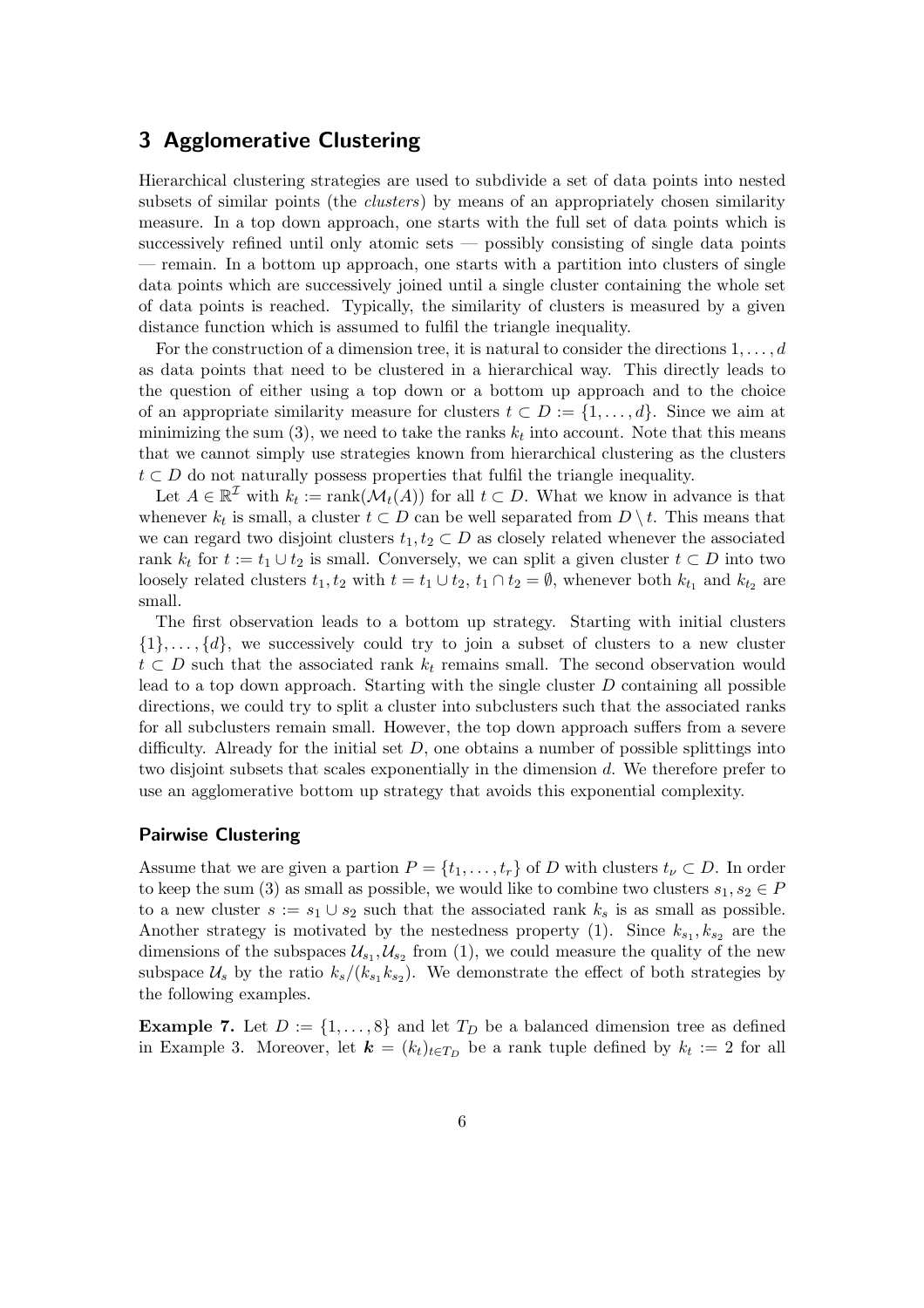$t \in T_D \setminus D$ , and  $k_D := 1$ . Assume that  $A \in \mathcal{H}(T_D, \mathbf{k}) \subset \mathbb{R}^{\mathcal{I}}, \mathcal{I} := \{1, 2\}^8$ , is a random tensor fulfilling  $k_t = \text{rank}(\mathcal{M}_t(A))$  for all  $t \in T_D$ . The dimension tree is visualized in Figure 2 left where we use subscripts in order to indicate the rank  $k_t$  at a cluster t. For all subsets  $t \subset D$  with  $t \notin T_D$ , we generically assume that the associated ranks  $k_t = \text{rank}(\mathcal{M}_t(A))$  are maximal under the condition that  $A \in \mathcal{H}(T_D, \mathbf{k})$ .

We now apply our agglomerative strategy to A, ignoring our knowledge on the structure of the tree  $T_D$ . Starting with the initial partition

$$
P_0 := \{\{1\}, \ldots, \{8\}\},\
$$

the lowest rank  $k_t = 2$  is obtained by the union  $t := t_1 \cup t_2$  of one of the pairs  $t_1 =$  $\{2\mu-1\}, t_2 = \{2\mu\}$  for  $\mu \in \{1, \ldots, 4\}$ . By agglomeration, we find a new partition of the form, e.g.,

$$
P_1 := \{\{1,2\},\{3\},\ldots,\{8\}\}.
$$

As the combination of the cluster  $\{1,2\}$  with one of the clusters  $\{3\}, \ldots, \{8\}$  corresponds to a rank of 4, afterwards we would again combine one of the pairs  $t_1 = \{2\mu - 1\}, t_2 =$  $\{2\mu\}$  for  $\mu \in \{2, \ldots, 4\}$ . Two possible partitions are therefore given by

$$
P'_2:=\{\{1,2\},\{3,4\},\{5\},\{6\},\{7\},\{8\}\},\quad P''_2:=\{\{1,2\},\{3\},\{4\},\{5,6\},\{7\},\{8\}\}.
$$

One easily checks that also in the following steps only clusters are joined that correspond to the original structure of the dimension tree from Figure 2 left. However, since the agglomeration order is not fixed in advance, one may also end up with a tree of the shape shown in Figure 2 right.



Figure 2: Left: original dimension tree for  $d = 8$  with subscripts  $k_t$  at clusters t. Right: possible dimension tree after pairwise clustering.

Note that in this example the result of the agglomerative cluster strategy would have been the same if we had used the minimum of the ratios  $k_t/(k_{t_1}k_{t_2}) \in \{1/2, 1\}$  as a decision criterion. In the next example, we study what can go wrong for this simple pairwise strategy.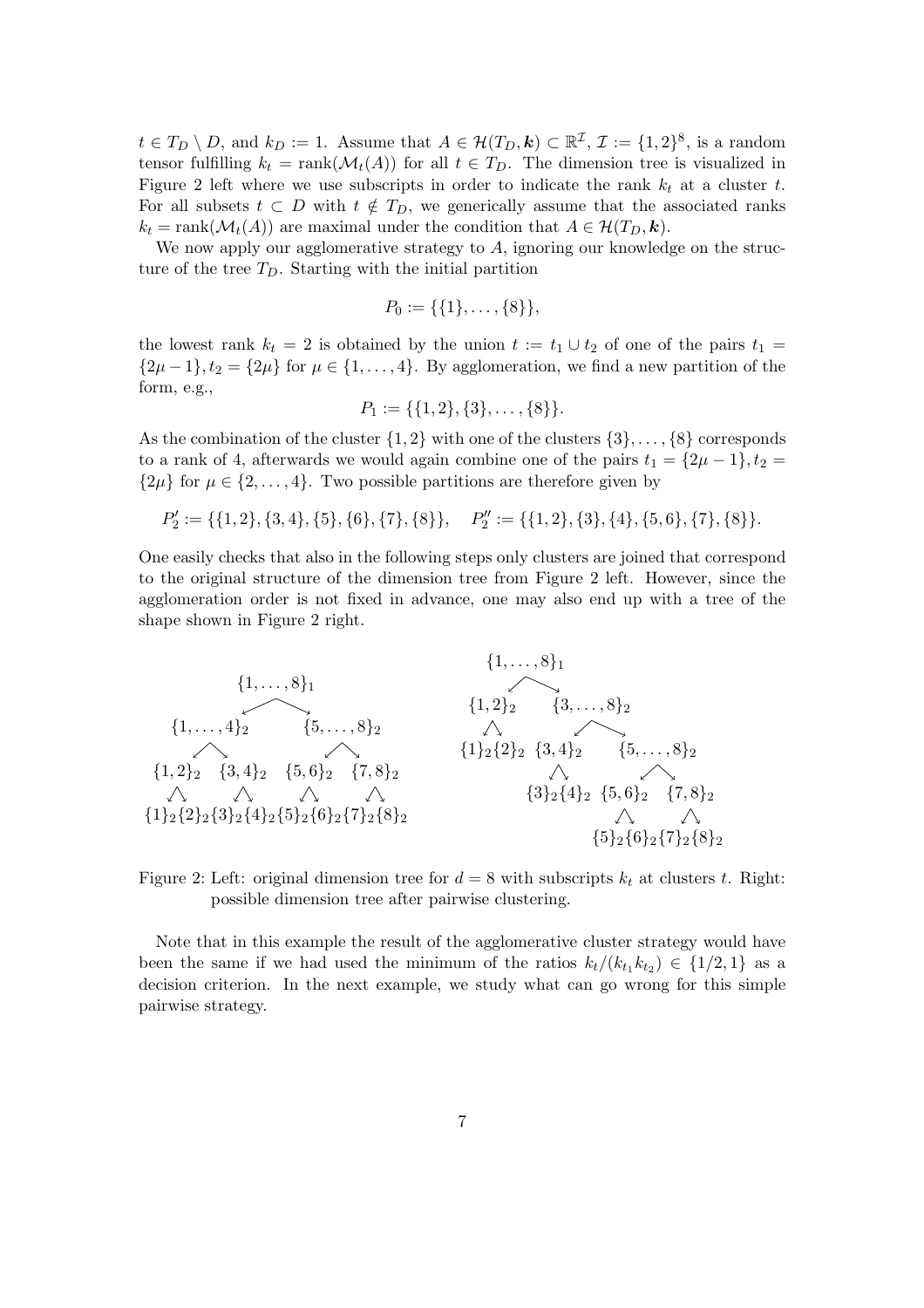**Example 8.** Let  $D := \{1, \ldots, 16\}$  and let  $T_D$  be a balanced dimension tree as defined in Example 3. Moreover, let  $\mathbf{k} = (k_t)_{t \in T_D}$  be a rank tuple defined by

$$
k_t := \begin{cases} 2, & t = \{\mu\}, \ \mu = 1, \dots, 16, \\ 4, & t = \{2\mu - 1, 2\mu\}, \ \mu = 1, \dots, 8, \\ 4, & t = \{4\mu - 3, \dots, 4\mu\}, \ \mu = 1, \dots, 4, \\ 4, & t = \{8\mu - 7, \dots, 8\mu\}, \ \mu = 1, 2, \\ 1, & t = D. \end{cases}
$$

Assume that  $A \in \mathcal{H}(T_D, \mathbf{k}) \subset \mathbb{R}^{\mathcal{I}}, \mathcal{I} := \{1,2\}^{16}$ , is a random tensor fulfilling  $k_t =$ rank $(\mathcal{M}_t(A))$  for all  $t \in T_D$ . The dimension tree and the ranks  $k_t$  are visualized in Figure 3. As before, we assume for all subsets  $t \subset D$  with  $t \notin T_D$  that the associated ranks  $k_t = \text{rank}(\mathcal{M}_t(A))$  are maximal under the condition that  $A \in \mathcal{H}(T_D, \mathbf{k})$ .



Figure 3: Original dimension tree for  $d = 16$  with subscripts  $k_t$ .

We now apply our agglomerative strategy to A, ignoring our knowledge on the structure of the tree  $T_D$ . Starting with the initial partition

$$
P_0 := \{\{1\}, \ldots, \{16\}\},\
$$

all pairs of disjoint clusters  $t_1, t_2 \in P_0$  lead to the minimal rank  $k_t = 4$ ,  $t := t_1 \cup t_2$ . Hence, after eight agglomerative steps, we may have reached a partition of the form

$$
P_1 = \{\{\mu, \mu + 8\} : \mu = 1, \ldots, 8\}.
$$

Now, all combinations of disjoint clusters  $t_1, t_2 \in P_1$  lead to the minimal rank  $k_t = 16$ ,  $t := t_1 \cup t_2$ . After four agglomerative steps, we may have reached a partition of the form

$$
P_2 = \{ \{\mu, \mu + 4, \mu + 8, \mu + 12\} : \mu = 1, \dots, 4 \}.
$$

Now, all combinations of disjoint clusters  $t_1, t_2 \in P_2$  lead to the minimal rank  $k_t = 256$ ,  $t := t_1 \cup t_2$ . This results in a possible partition

$$
P_3 = \{ \{\mu, \mu + 2, \mu + 4, \mu + 6, \mu + 8, \mu + 10, \mu + 12, \mu + 14\} : \mu = 1, 2 \}
$$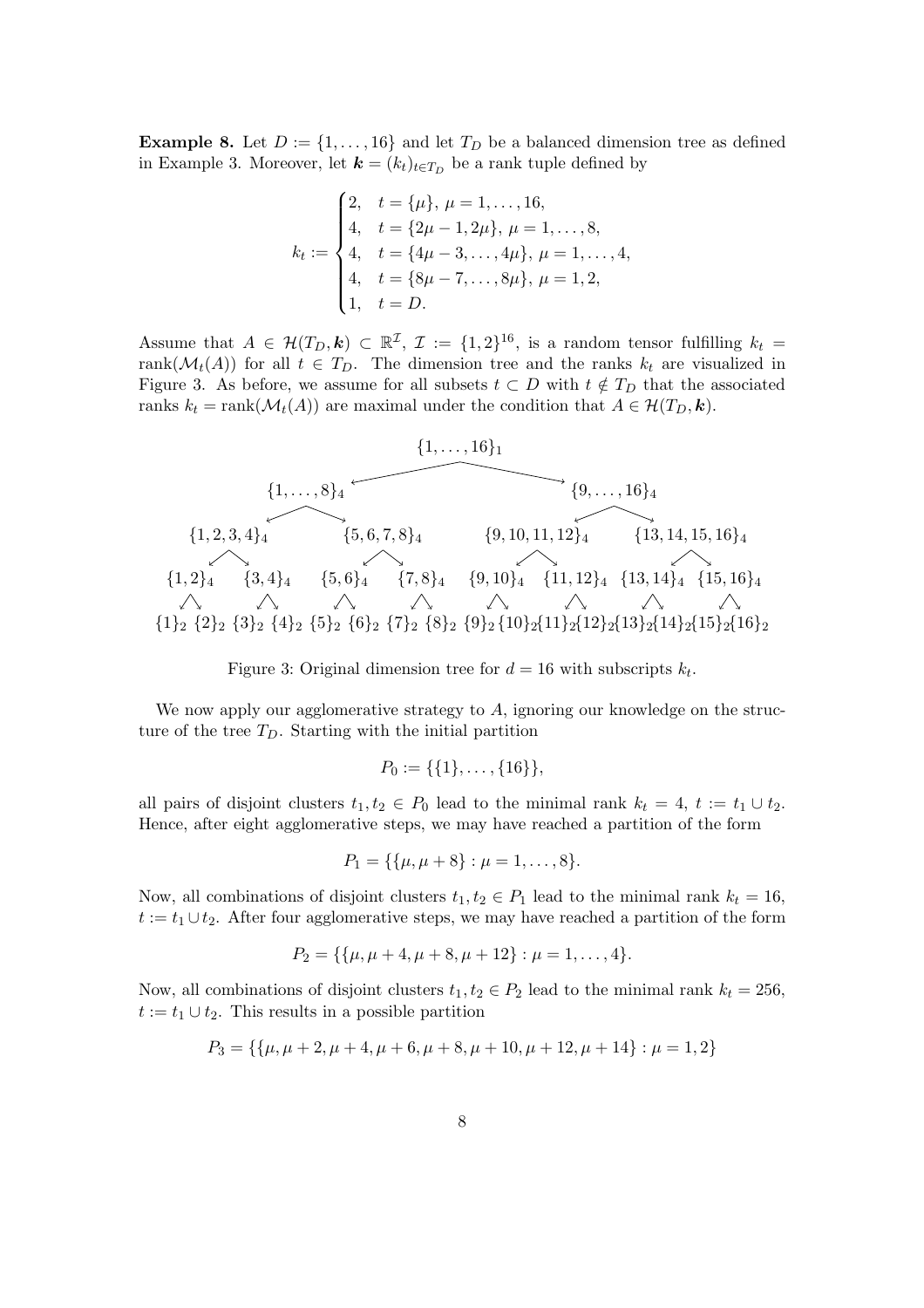

Figure 4: Dimension tree for  $d = 16$  and pairwise clustering with subscripts  $k_t$ .

for which we eventually obtain  $P_4 = \{D\}$ . The final dimension tree is depicted in Figure 4. Note that the result would have been the same if we had used the ratios  $k_t/(k_{t_1} k_{t_2}) = 1$ in each step.

Example 8 shows that both strategies did not lead to an appropriate dimension tree. One reason for this is that the optimal splitting of the directions  $1, 2, 3, 4$  from  $5, 6, 7, 8$ and 9, 10, 11, 12 from 13, 14, 15, 16 could not be detected by the combination of pairs of clusters. Therefore, a possible generalization is to allow the combination of a larger number of clusters in each agglomerative step.

#### Generalized Clustering

Let  $P = \{t_1, \ldots, t_r\}$  be again a partition of D with clusters  $t_\nu \subset D$ . For  $p \geq 2$ , the set

$$
\mathcal{C}_p(P) := \{ C \in \mathcal{P}(P) : 2 \leq \#C \leq p \}
$$

contains the collection of possible combinations of at most  $p$  clusters from  $P$ . Among all  $C \in \mathcal{C}_p(P)$ , we can still try to minimize the associated rank  $k_s$ ,  $s := \bigcup_{t \in C} t$ . Analogously, we could measure the ratio of the rank  $k_s$  corresponding to the new cluster  $s := \bigcup_{t \in C}$ with respect to the given ranks  $k_t$ ,  $t \in C$ . The following remark illustrates what we need to take into account when we want to compare ratios for different cardinalities of sets  $C \in \mathcal{C}_p(P).$ 

**Remark 9.** Let  $t_1, t_2, u_1, u_2 \in P$  be pairwise disjoint clusters with  $t := t_1 \cup t_2, u :=$  $u_1 \cup u_2$ , and  $s := t \cup u$ . Assume that the associated ranks are given by  $k_{t_1} = k_{t_2} = k_{u_1}$  $k_{u_2} = k_t = k_u = 2$  and  $k_s = 4$ . If we allow a combination of up to  $p = 4$  clusters, we encounter that

$$
\frac{k_s}{k_{t_1}k_{t_2}k_{u_1}k_{u_2}} = \frac{4}{2^4} = \frac{1}{4} < \frac{1}{2} = \frac{k_t}{k_{t_1}k_{t_2}}.
$$

This means that the union of the clusters  $t$  and  $u$  would be rated better than the natural combination of  $t_1$  and  $t_2$ . However, we find that  $k_s/(k_t k_u) = 1$  which does not indicate any preference of joining  $t$  and  $u$ .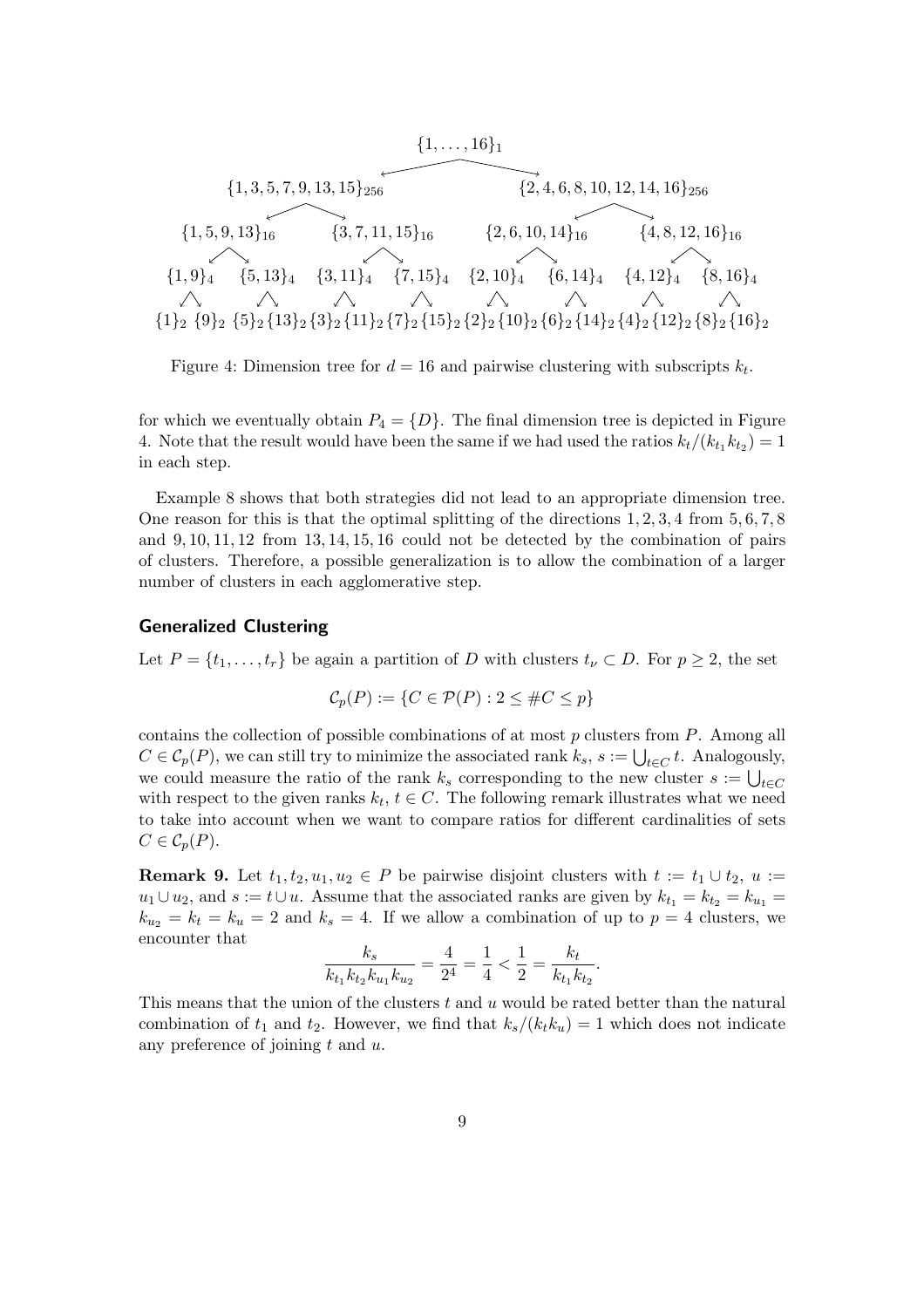To overcome this problem, we suggest to use the following normalized ratio as a decision criterion.

**Definition 10** (rank ratio). Let P be a partition of D and let  $C \subset P$ . The ratio

$$
\varrho(C) := \left(k_s / \prod_{t \in C} k_t\right)^{1/(\#C-1)}
$$

is called the *rank ratio* with respect to C where  $s := \bigcup_{t \in C} t$ .

In Remark 9, we find that  $\rho({s}) = (1/4)^{1/3} > 1/2 = \rho({t})$  such that the combination of  $t$  and  $u$  is not given any preference. We now come back to Example 8 and compare our agglomerative clustering strategy based on the absolute values of the ranks to the strategy using the rank ratios with  $p = 4$ .

Example 11. Assume first that in each agglomerative step the clusters contained in  $C \in \mathcal{C}_p(P)$  are joined such the rank  $k_s$ ,  $s := \bigcup_{t \in C} t$ , is minimal. In Example 8, the minimum  $k_s$  over all  $C \in C_4(P_0)$  is 4. Therefore, one cannot distinguish if it is better to join two arbitrary clusters from  $P_0$  or, e.g., the clusters  $\{1\}$ ,  $\{2\}$ ,  $\{3\}$ ,  $\{4\}$ . As a consequence, one may successively arrive at the partition  $P_1$ . Afterwards, the minimum  $k_s$  over all  $C \in C_4(P_1)$  is again 4 and one may end up at the partition  $P_2$  as before. Once the partition  $P_2$  is obtained, the rank 256 is unavoidable for some cluster in the final dimension tree.

Secondly, we use the rank ratio in order to decide which clusters we would like to join. The minimal ratio for all  $C \in C_4(P_0)$  is obtained by, e.g.,  $C = \{\{1\}, \{2\}, \{3\}, \{4\}\}\$ for which  $\varrho(C) = (4/2^4)^{1/3} = (1/4)^{1/3} < 1$ . Note that for all  $C \in C_3(P_0)$  we have  $\varrho(C) = 1$ . In the next step, the minimal ratio is also obtained by  $C = \{\{1, 2, 3, 4\}, \{5\}, \{6\}, \{7\}\}\$ since  $k_s = 8$ ,  $s := \bigcup_{t \in C} t$ , such that  $\varrho(C) = (8/(4 \cdot 2^3))^{1/3} = (1/4)^{1/3}$ . Afterwards, the minimal ratio is obtained for  $C = \{\{1, ..., 7\}, \{8\}\}\$  (only) since  $\varrho(C) = 4/(8 \cdot 2) = 1/4$  $(1/4)^{1/3}$ . Therefore, the splitting of the directions  $1, \ldots, 8$  from  $9, \ldots, 16$  is detected even in the worst case scenario. The maximal rank appearing at all clusters in the final dimension tree is 8.

The preceding example clearly indicates that it can be advantageous to use a relative cluster criterion like the rank ratio from Definition 10 instead of an absolute one. Let us now assume that for a given partition P of D an optimal set  $C' \in C_p(P)$  has been identified by either of the two strategies. We then need to update  $P$  by a new partition

$$
P' := (P \setminus C') \cup \{ \cup_{t \in C'} t \}.
$$
\n
$$
(4)
$$

The clusters  $t \in C'$  still need to be organized as a binary tree. Due to Problem 6, we have to solve the following (local) minimization problem.

**Problem 12.** Let P be a partition of D and let  $C \subset P$ . For all  $\tau \in \mathcal{P}(C)$  let  $k_{\tau} := k_s$ ,  $s := \bigcup_{t \in \tau} t$ . Among all possible partition trees  $T_C$  find a minimizer of

$$
\sum_{\substack{\tau \in T_C \backslash \mathcal{L}(T_C) \\ \text{sons}(\tau) = \{\tau_1, \tau_2\}}} k_\tau k_{\tau_1} k_{\tau_2}.
$$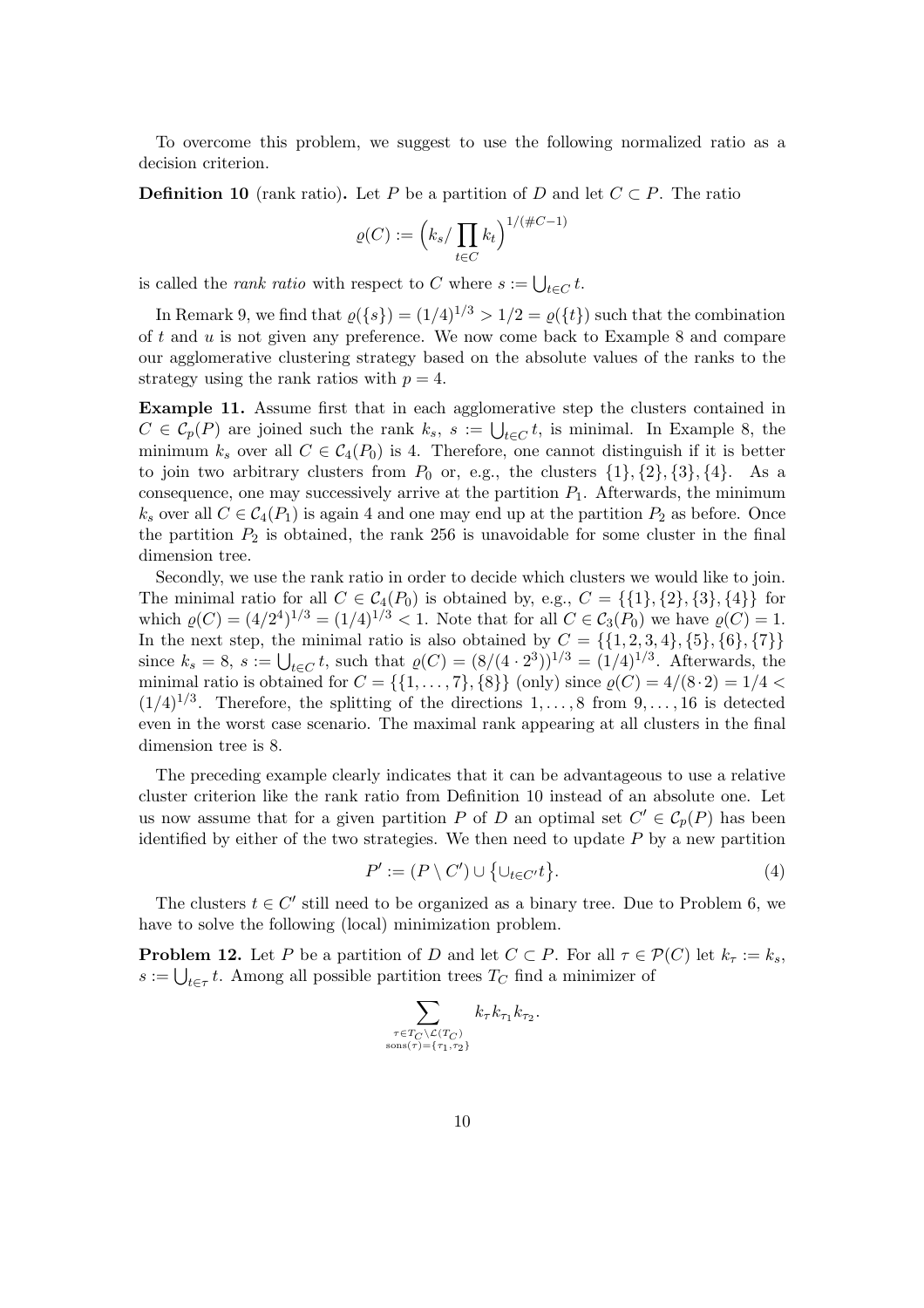As long as the cardinality of  $C'$  is small, one can try out all possibilities for  $T_{C'}$  in order to solve Problem 12. Once an optimal tree  $T_{C'}$  has been determined, we need to update the set of nodes  $T \subset \mathcal{P}(D)$  from the previous step. The elements of  $C' = \{t_1, \ldots, t_r\}$ ,  $t_{\nu} \subset D$ , are already contained in T such that we only need to add subsets  $s \subset D$  to T for which there exists an inner node  $\tau \in T_{C'} \setminus \mathcal{L}(T_{C'})$  with  $s = \bigcup_{t \in \tau} t$ . The update procedure is visualized for  $C' = \{t_1, \ldots, t_4\}$  in Figure 5.



Figure 5: Agglomeration of nodes from T to T' by means of a local tree  $T_{C'}$ .

We have summarized our strategy in Algorithm 1.

Algorithm 1  $T = \text{BuildTree}(d, p)$ Define  $P := T := \{\{1\}, \ldots, \{d\}\}\$ while  $\#P > 1$  do Choose  $C' \in \mathcal{C}_p(P)$  with  $C' := \operatorname{argmin}_{C \in \mathcal{C}_p(P)} \varrho(C)$ Find an optimal partition tree  $T_{C'}$  according to Problem 12 Update  $P := (P \setminus C') \cup \{\bigcup_{t \in C'} t\}$ Update  $T := T \cup \{\bigcup_{t \in \tau} t : \tau \in T_{C'} \setminus \mathcal{L}(T_{C'})\}$ end while return T

## 4 Rank Estimation

In the previous section, we have assumed an exact knowledge of the ranks  $k_t$  for all  $t \subset D$ . If the ranks are not known a priori, one has to determine them numerically. As long as  $\#\mathcal{I}$  is comparatively small, we can assume that a tensor  $A \in \mathbb{R}^{\mathcal{I}}$  is available in its full representation such that we can perform standard rank revealing techniques for matrices applied to the matricizations  $\mathcal{M}_t(A)$ . For large  $\#\mathcal{I}$ , we have to base a rank estimate on a subset of tensor entries of A. This in turn means that in general — even with exact numerical computations — all rank estimation techniques for the matricizations of A need to remain heuristic.

For matrices  $M \in \mathbb{R}^{I \times J}$ , the *adaptive cross approximation* [2] is a well-known tech-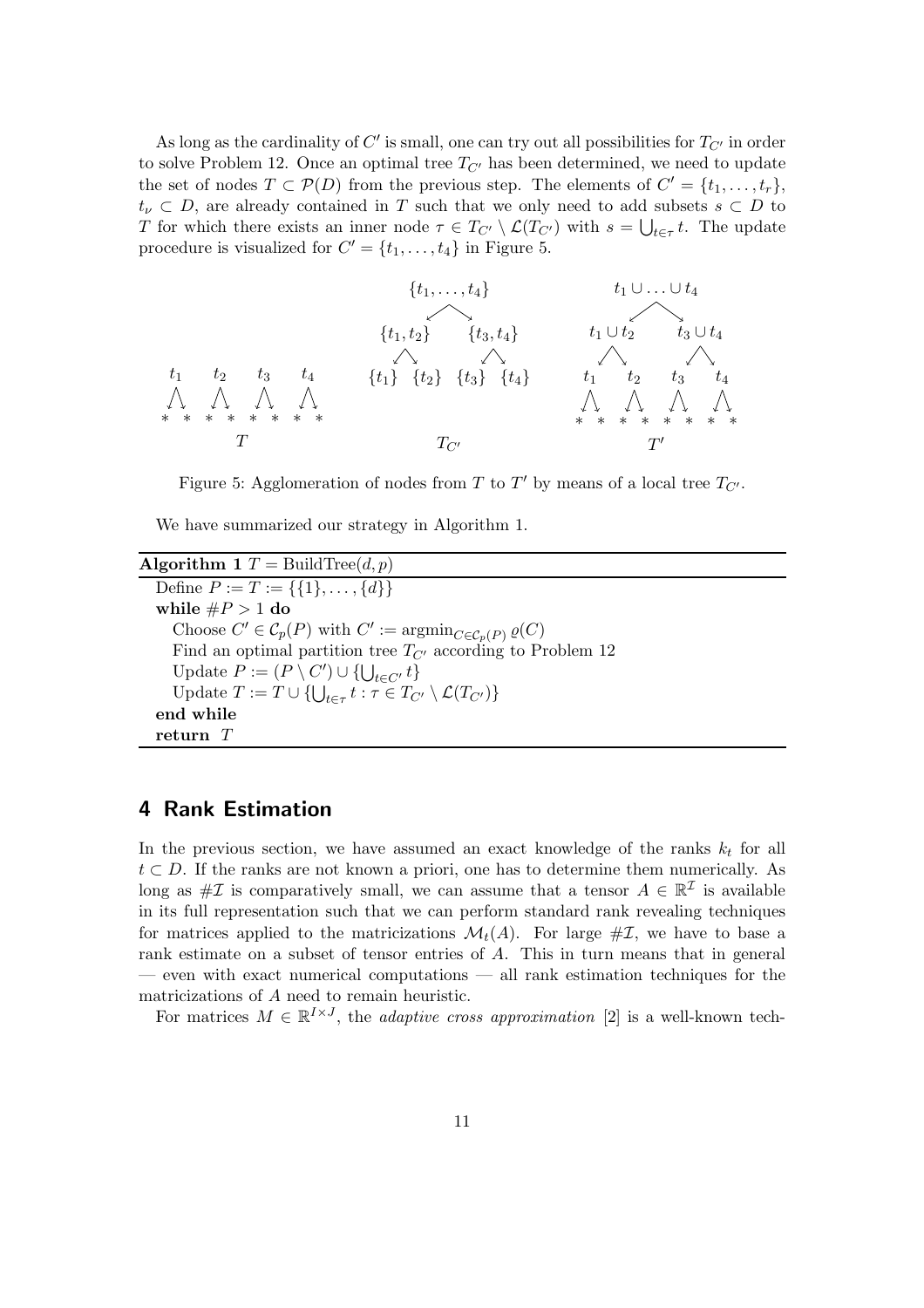nique for the construction of low-rank approximations of the form

$$
M \approx X^j := US^{-1}V^\top,\tag{5}
$$

with matrices

$$
U = M|_{I \times Q}, \quad S = M|_{P \times Q}, \quad V = M|_{J \times P},
$$

and sets of pivots  $P \subset I$ ,  $Q \subset J$  with  $\#P = \#Q = j$ . The approximations  $X^j$  can be found in an incremental way by adding rank one updates to  $X^{j-1}$  which are constructed from the remainder  $R^j := M - X^{j-1}$ , cf. [2]. In each approximation step, the pivot sets  $P$  and  $Q$  are updated by a row and column index for which the modulus of the corresponding entry in  $R^j$  is as large as possible. The number of entries required from M then lies in  $\mathcal{O}((\#I+\#J)k)$  where k corresponds to the rank of the final approximation  $X^k$ .

Let  $t \subset D$ ,  $s := D \setminus t$ , and  $M := \mathcal{M}_t(A) \in \mathbb{R}^{\mathcal{I}_t \times \mathcal{I}_s}$ . As we have pointed out in [1], the cross approximation technique can be used to find low-rank approximations to  $M$ by two modifications:

- 1. The matrices U and V from  $(5)$  are never formed explicitly. The low-rank representation is used to compute entries of the remainder  $R<sup>j</sup>$  directly.
- 2. Pivot elements are not sought in full rows or columns but only on so-called fibers  $A_{(i_1,...,i_{\mu-1},\cdot,i_{\mu+1},...,i_d)} \in \mathbb{R}^{\mathcal{I}_{\mu}}.$

It can be shown that the construction of the pivot sets  $P$  and  $Q$  requires the evaluation of  $\mathcal{O}(dnk^2)$  entries from  $A, n := \max_{\mu \in D} n_{\mu}$ , where the rank k of M is determined with respect to some (heuristic) target accuracy  $\varepsilon$  with  $||M - X^k||_2 \lesssim \varepsilon ||M||_2$ .

An alternative approach is to first determine a random subset of row indices  $I \subset \mathcal{I}_t$ and a random subset of column indices  $J \subset \mathcal{I}_s$  such that  $\#I$  and  $\#J$  are small. We can then apply rank-revealing strategies to the submatrix  $M := \mathcal{M}_t(A)|_{I \times J}$ . Since we mostly do not know an appropriate size of  $M$  in advance, we suggest to adaptively enlarge the size of  $M$  by the following simple strategy.

For  $\ell = 0, ..., \ell_{\text{max}}$ , we construct a sequence of random index sets  $I_{\ell} \subset \mathcal{I}_t$ ,  $J_{\ell} \subset \mathcal{I}_s$ of size  $s_{\ell} := \#I_{\ell} = \#J_{\ell}$  until the matrix  $M_{\ell} := \mathcal{M}_t(A)|_{I_{\ell} \times J_{\ell}}$  has reached some level of redundancy that indicates the (heuristic) size of the rank of  $\mathcal{M}_t(A)$ . First, we start with small initial random pivot sets  $I_0 \subset \mathcal{I}_t$ ,  $J_0 \subset \mathcal{I}_s$ , of size  $s_0 := \#I_0 = \#J_0$  (say  $s_0 = 10$ ). We can then estimate the rank  $k_0$  of  $M_0 := \mathcal{M}_t(A)|_{I_0 \times J_0}$  by means of the standard adaptive cross approximation. If at step  $\ell = 0, ..., \ell_{\text{max}}$  we have that  $k_{\ell} < 2s_{\ell}$ , we stop the iteration and return  $k_{\ell}$  as a good rank estimate. Otherwise, we set  $s_{\ell+1} := 3k_{\ell}$  and proceed to the next step. By means of this strategy we aim at approaching the true rank of  $\mathcal{M}_t(A)$  from the bottom. The number of entries required from A then lies in  $\mathcal{O}(sk)$ where s and k correspond to the size and the rank of the final submatrix  $M$ , respectively.

## 5 Complexity

In a short complexity analysis, we focus on a comparison of the computational cost for the proposed adaptive setup of a dimension tree with the cost for the final black box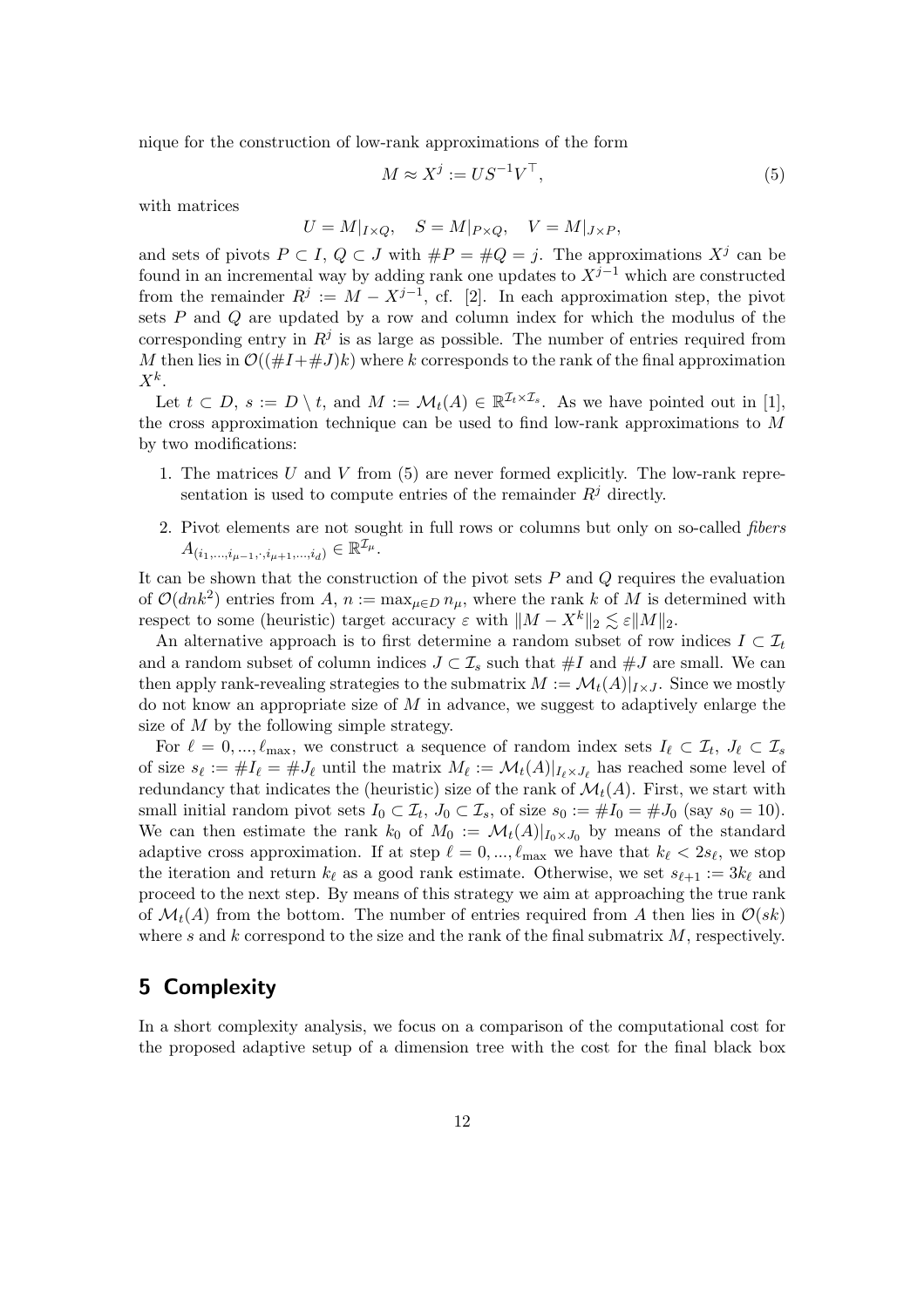approximation of a tensor by, e.g., [1]. In particular, we would like to compare the number of tensor evaluations arising from a combination of the two approaches.

In order to estimate the complexity of Algorithm 1, first note that each computation of  $\varrho(C)$ ,  $C \in \mathcal{C}_p(P)$ , corresponds to the determination of a rank  $k_s$ ,  $s := \bigcup_{t \in C} t$ , for which we assume a still abstract complexity of  $N_{\text{rank}}$  tensor evaluations. For the initial partition  $P = \{\{1\}, \ldots, \{d\}\}\,$ , we have

$$
\#\mathcal{C}_p(P) = \binom{d}{2} + \ldots + \binom{d}{p} = \mathcal{O}(d^p).
$$

The computation of  $\varrho(C)$  for all  $C \in \mathcal{C}_p(P)$  for the first time therefore requires  $\mathcal{O}(d^pN_{\text{rank}})$ tensor evaluations. After an agglomerative step, the partition  $P$  is updated to  $P'$  according to (4) such that the values  $\varrho(C)$  need only be computed for all  $C \in P'$  for which  $s \in C$ ,  $s := \bigcup_{t \in C'} t$ . This requires at most  $\mathcal{O}(d^{p-1}N_{\text{rank}})$  tensor evaluations. As there are at most d agglomerative steps, we again arrive at a complexity of  $\mathcal{O}(d^p N_{\text{rank}})$ .

The local optimization from Problem 12 does not require any tensor evaluations since all necessary ranks are already available. The combinatorial complexity is determined by the number of labeled full binary trees with p leaves which is given by  $p!C_{p-1}$  where  $C_p$  denotes the p-th Catalan number. As long as  $p \leq d/2$ , we can hence estimate

$$
p!C_{p-1} = \frac{p!(2p-2)!}{p!(p-1)!} = \prod_{j=0}^{p-2} (p+j) < d^{p-1}.
$$

This means that in each agglomerative step the combinatorial complexity for the local minimization is also bounded by  $\mathcal{O}(d^{p-1})$ . This leads to an overall bound of  $\mathcal{O}(d^p)$  which does not exceed the number of  $\mathcal{O}(d^p N_{\text{rank}})$  tensor evaluations.

Assume now that  $N_{\text{rank}} = \mathcal{O}(k^2)$  where k is the maximal rank of all matricizations considered in the agglomerative strategy. This bound can, e.g., be achieved by applying the rank estimation technique based on random submatrices as introduced in the last section. We then have to evaluate  $\mathcal{O}(d^p k^2)$  tensor entries to construct a dimension tree by our adaptive strategy. This needs to be compared with the black box strategy from [1] which requires the evaluation of  $\mathcal{O}(dk^3 + d^2k^2n)$  tensor entries. We can easily see that for  $p = 2, 3$  both strategies may lead to comparable costs whereas for  $p \geq 4$  the cost for the construction of the tree will dominate. This effect was also observed (though not rigorously analyzed) in the numerical examples presented in the next section.

## 6 Numerical Examples

In the numerical part, we are interested in the following questions:

- 1. How well can we recover a known tree structure by our clustering strategy?
- 2. How much do we have to invest for the estimation of the ranks  $k_t$  in order to reach a given target accuracy?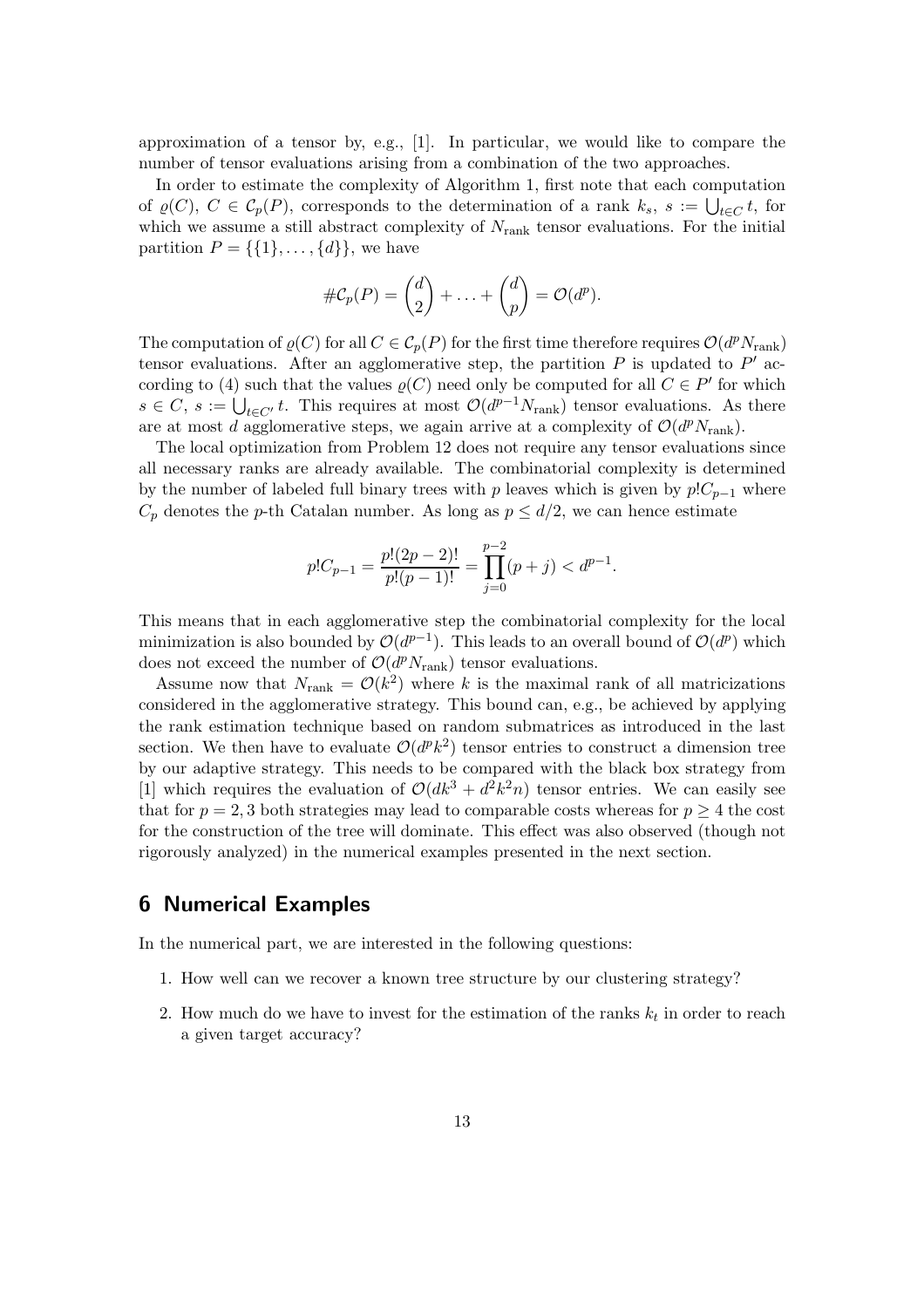3. How large is the impact of the choice of the maximal cluster size  $p$  on the quality of the final tree?

Throughout this section, we restrict ourselves to tensors  $A \in \mathbb{R}^{\mathcal{I}}$  with  $\#\mathcal{I}_{\mu} := n$  for all  $\mu = 1, \ldots, d$ . In order to compare the storage complexity of tensors  $A \in \mathcal{H}(T_D, \mathbf{k})$ with respect to different trees  $T_D$ , we introduce the *effective rank*  $k_{\text{eff}}$  as the positive real solution of

$$
(d-1)k_{\text{eff}}^3 + dnk_{\text{eff}} = N_{\text{storage}}(\mathcal{H}(T_D, \mathbf{k}))
$$

where  $N_{\text{storage}}$  was defined in (2). A low value of  $k_{\text{eff}}$  then corresponds to a low storage complexity of a tensor with respect to  $T_D$ .

As discussed in Section 4, we heuristically estimate the rank of the matricization of a tensor by the rank of an appropriately chosen random submatrix for a prescribed accuracy  $\varepsilon_{est}$ . Once a tree  $T_D$  has been determined by our (deterministic) clustering strategy, we approximate a given tensor with respect to  $T<sub>D</sub>$  by the black box strategy from [1] with a prescribed (heuristic) target accuracy  $\varepsilon_{\text{final}}$ . Since the determination of the ranks involves a random component, we perform 100 runs for each example and report the resulting average effective rank  $k_{\text{eff}}^{\text{avg}}$  and the worst effective rank  $k_{\text{eff}}^{\text{worst}}$  of the final approximation over all runs. Our first example is motivated by Example 8.

**Example 13.** Given  $d \in \mathbb{N}$ , let  $T_D$  be a balanced dimension tree as defined in Example 3(a). For  $n = 2$ , let  $A \in \mathcal{H}(T_D, \mathbf{k}) \subset \mathbb{R}^{\mathcal{I}}$  be a random tensor with ranks

$$
k_t := \begin{cases} 1, & t = D, \\ 2, & t \in \mathcal{L}(T_D), \\ 4, & \text{otherwise,} \end{cases}
$$

such that the singular values of the matricizations  $\mathcal{M}_t(A)$  at each node  $t \in T_D$  decay approximately like  $2^{-j}$ ,  $j = 1, \ldots, k_t$ . We now permute the indices of A such that the original structure of the tree  $T_D$  becomes invisible. We then apply our algorithm with a prescribed accuracy of  $\varepsilon_{est} = \varepsilon_{final} = 10^{-4}$  in dimension  $d = 8, 16, 32$  for different values of the maximal cluster size  $p = 2, 3, 4$ . For all runs, the accuracy of the final approximation was close to the presribed error tolerance.

The average and best effective rank for the adaptive strategy can be compared in Table 1 with the original effective rank  $k_{\text{eff}}^{\text{orig}}$  which we had obtained taking into account the knowledge of the hidden tree structure. Moreover, we report the effective ranks  $k_{\text{eff}}^{\text{bal}}$ and  $k_{\text{eff}}^{\text{lin}}$  which we obtain for a fixed (unpermuted) balanced and linear dimension tree, respectively, without taking into account our adaptive strategy.

We can see that the ranks  $k_{\text{eff}}^{\text{bal}}$  and  $k_{\text{eff}}^{\text{lin}}$  rapidly increase with increasing d. For  $d = 32$ , we could not even meet the given target accuracy assuming a maximal number of 3000 pivot elements in (5). When applying our adaptive strategy, the original tensor structure tends to be the better resolved the more we increase the maximal cluster size  $p$  for all  $d = 8, 16, 32$ . However, with increasing d it gets more and more difficult to recover the original tree structure for all  $p = 2, 3, 4$ .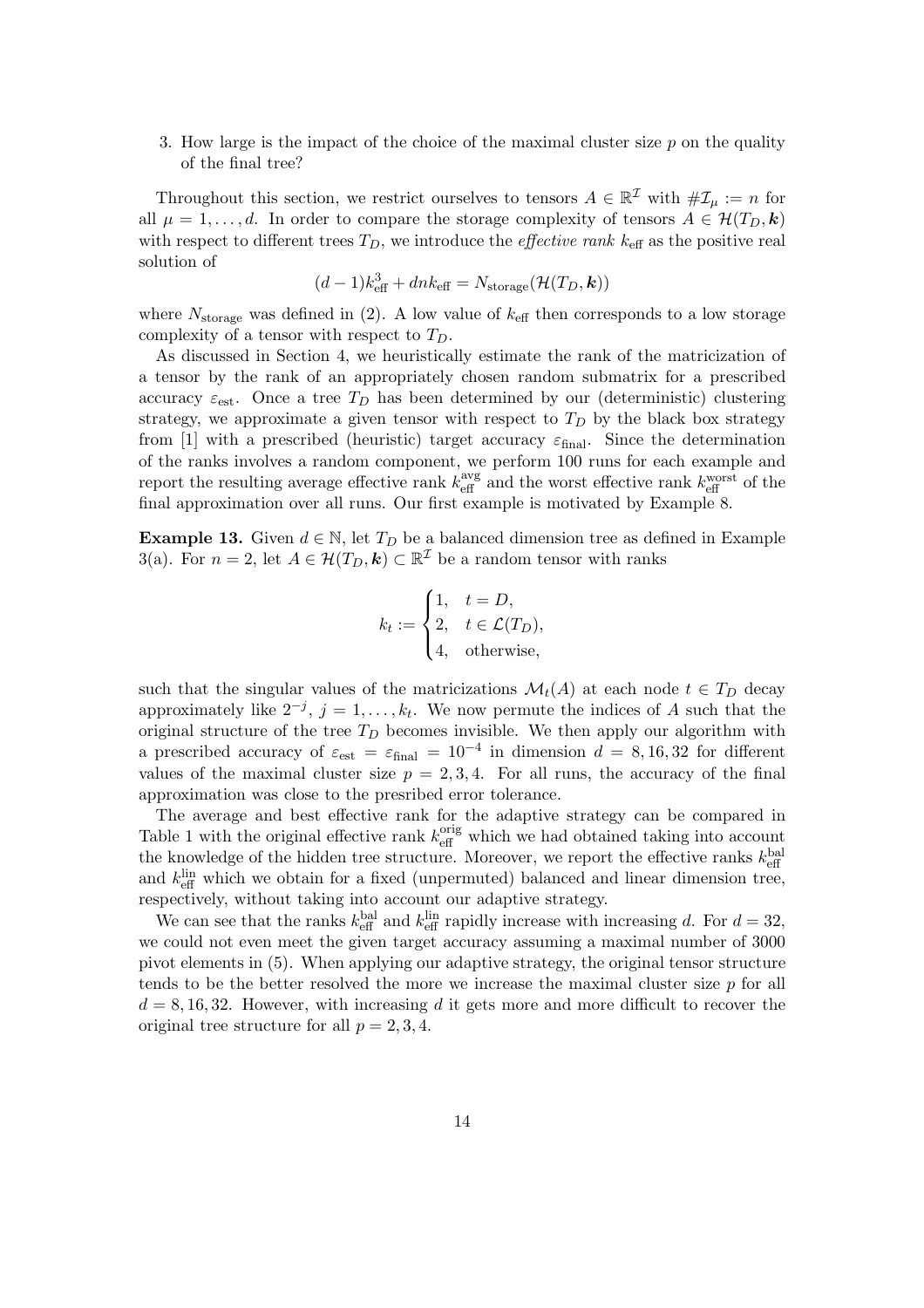|  |  | $\begin{array}{c c c c c c c c c} d & k_{\text{eff}}^{\text{orig}} & k_{\text{eff}}^{\text{bal}} & k_{\text{eff}}^{\text{lin}} & p=2 & p=3 & p=4 \end{array}$                                       |  |
|--|--|-----------------------------------------------------------------------------------------------------------------------------------------------------------------------------------------------------|--|
|  |  | $\begin{array}{ c c c c c c c c c c c } \hline 8 & 3.0 & 4.8 & 4.5 & 4.3 & 4.3 & 3.1 & 3.2 & 3.0 & 3.0 \\ \hline 16 & 3.2 & 19.5 & 19.2 & 8.8 & 13.0 & 4.1 & 4.9 & 4.0 & 4.0 \\ \hline \end{array}$ |  |
|  |  |                                                                                                                                                                                                     |  |
|  |  | $32 \mid 3.3 \mid$ > 200   > 200   26.5 / 35.1   13.7 / 34.0   5.2 / 8.3                                                                                                                            |  |

Table 1: Random tensors with  $n=2$  with original effective ranks  $k_{\text{eff}}^{\text{orig}}$ . Ranks  $k_{\text{eff}}^{\text{bal}}$  and  $k_{\text{eff}}^{\text{lin}}$  for fixed balanced and linear dimension trees. Average and worst effective ranks  $k_{\text{eff}}^{\text{avg}}$  /  $k_{\text{eff}}^{\text{worst}}$  for different values of the maximal cluster size p.

This example indicates that an appropriate splitting of the directions  $1, \ldots, d$  may not be discovered on the level of pairwise combinations such that we need to apply our algorithm with  $p > 2$ . In the next example, we study the behaviour of our method with respect to different accuracies for the construction of the tree and for the final approximation.

**Example 14.** Given  $d = 16$ , let  $T<sub>D</sub>$  be a balanced dimension tree as defined in Example 3(a). For  $n = 20$ , let  $A \in \mathcal{H}(T_D, \mathbf{k}) \subset \mathbb{R}^{\mathcal{I}}$  be a random tensor with ranks  $k_t = 20$ for all  $t \in T_D \setminus D$  such that the singular values of the matricizations  $\mathcal{M}_t(A)$  at each node  $t \in T_D$  decay approximately like  $2^{-j}$ ,  $j = 1, \ldots, k_t$ . Again, we permute the indices of A such that the original structure of the tree  $T_D$  becomes invisible. We now apply our algorithm with a maximal cluster size of  $p = 2$  for different accuracies of  $\varepsilon_{est}, \varepsilon_{final} \in \{10^{-3}, 10^{-4}, 10^{-5}, 10^{-6}\}, \varepsilon_{final} \le \varepsilon_{est}$ . For all runs, the accuracy of the final approximation was close to the presribed error tolerance.

The average and best effective rank for the adaptive strategy can be compared in Table 2 with the original effective rank  $k_{\text{eff}}^{\text{orig}}$  which we had obtained taking into account the knowledge of the hidden tree structure. Moreover, we report the effective ranks  $k_{\text{eff}}^{\text{bal}}$ and  $k_{\text{eff}}^{\text{lin}}$  which we obtain for a fixed (unpermuted) balanced and linear dimension tree, respectively, without taking into account our adaptive strategy.

|  |  | $\varepsilon_{\text{final}}$ $k_{\text{eff}}^{\text{orig}}$ $k_{\text{eff}}^{\text{bal}}$ $k_{\text{eff}}^{\text{lin}}$ $\parallel \varepsilon_{\text{est}} = 1e{\text{-}}03$ $\parallel \varepsilon_{\text{est}} = 1e{\text{-}}04$ $\parallel \varepsilon_{\text{est}} = 1e{\text{-}}05$ $\parallel \varepsilon_{\text{est}} = 1e{\text{-}}06$ |  |  |
|--|--|-------------------------------------------------------------------------------------------------------------------------------------------------------------------------------------------------------------------------------------------------------------------------------------------------------------------------------------------------|--|--|
|  |  | $1e-03$   2.9   7.1   7.2   3.7 / 5.9                                                                                                                                                                                                                                                                                                           |  |  |
|  |  | 1e-04   5.4   33.3   35.2    10.7 / 21.9   5.6 / 6.9                                                                                                                                                                                                                                                                                            |  |  |
|  |  |                                                                                                                                                                                                                                                                                                                                                 |  |  |
|  |  |                                                                                                                                                                                                                                                                                                                                                 |  |  |

Table 2: Random tensors in  $d = 16$  with  $n = 20$  and original effective ranks  $k_{\text{eff}}^{\text{orig}}$ . Ranks  $k_{\text{eff}}^{\text{bal}}$  and  $k_{\text{eff}}^{\text{lin}}$  for fixed balanced and linear dimension trees. Average and worst effective ranks  $k_{\text{eff}}^{\text{avg}}$  /  $k_{\text{eff}}^{\text{worst}}$  for different values for the accuracy  $\varepsilon_{\text{est}}$  controlling the generation of the tree and for the final approximation accuracy  $\varepsilon_{final}$ .

Given a fixed tree, the ranks  $k_{\text{eff}}^{\text{bal}}$  and  $k_{\text{eff}}^{\text{lin}}$  rapidly increase with the accuracy  $\varepsilon_{\text{final}}$ . For a too crude choice of the accuracy  $\varepsilon_{est}$ , the original tree structure cannot be resolved up to the final target accuracy  $\varepsilon_{\text{final}}$ . If however  $\varepsilon_{\text{est}} \approx \varepsilon_{\text{final}}$ , the original structure can be identified.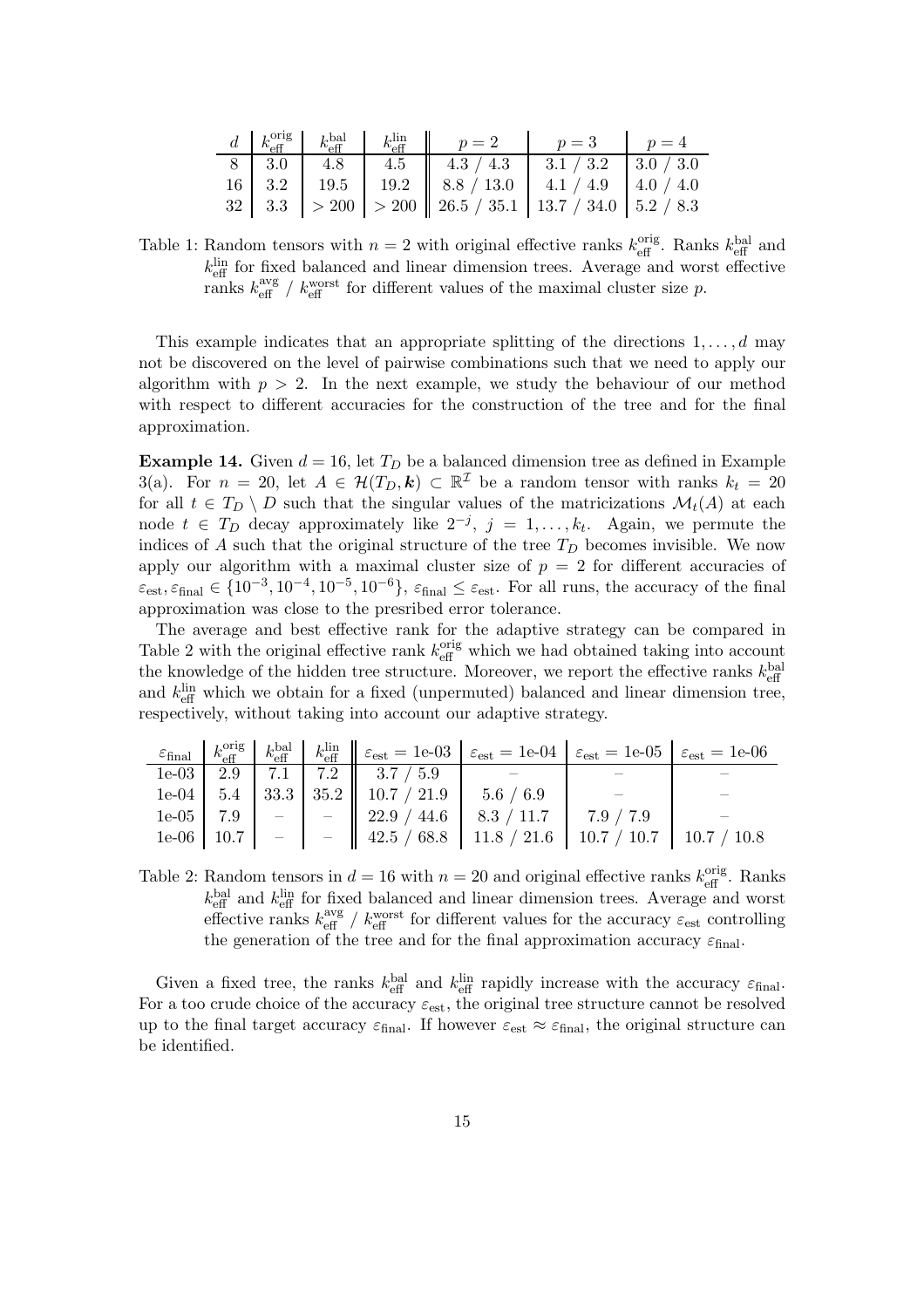In a third example, we study the behaviour of our method for a tensor generated by a smooth function.

**Example 15.** Given  $d = 16$ , let  $Q \in \mathbb{R}^{d \times d}$  and define

$$
f(x) := \exp(-\frac{1}{2}x^{\top}Qx), \quad x \in \Omega := [-2, 2]^d.
$$

In order to control the separability of the function  $f$  with respect to the variables  $x_1, \ldots, x_d$ , we first introduce standard Givens rotations  $G(i, j, \varphi) \in \mathbb{R}^{d \times d}$ ,  $\varphi \in \mathbb{R}$ , by

$$
G(i,j,\varphi)_{k,\ell} := \begin{cases} \cos\varphi, & k = i, \ \ell = i, \text{ or } k = j, \ \ell = j, \\ \sin\varphi, & k = i, \ \ell = j, \\ -\sin\varphi, & k = j, \ \ell = i, \\ 1, & \ell = k \neq i, j, \\ 0, & \text{otherwise.} \end{cases}
$$

Let now

$$
Q := \left( \prod_{i=0}^{3} \prod_{j=1}^{3} G(4i + 1, 4i + j + 1, \varphi) \right) \prod_{j=1}^{3} G(1, 4j + 1, \varphi).
$$

Note that for  $\varphi = 0$ , we have  $Q = Id$  such that the function f is separable with respect to  $x_1, \ldots, x_d$ . With increasing  $\varphi$ , we expect a stronger coupling between the directions linked through the Givens rotations.

For  $n = 32$ , let  $A \in \mathbb{R}^{\mathcal{I}}$  be the discretization of f on an equidistant tensor grid on  $\Omega$ of size  $n$  in each direction. As in the preceding examples, we permute the indices of  $A$ and apply our algorithm with maximal cluster sizes of  $p = 2, 3, 4$  for different accuracies  $\varepsilon_{\text{final}} = \varepsilon_{\text{est}}$ . In Table 3 (top), we compare the results to the effective rank  $k_{\text{eff}}^{\text{orig}}$  obtained by using a balanced binary tree for an unpermuted tensor with  $\varphi = \pi/16$ . We report the results of the same experiment with  $\varphi = \pi/8$  in Table 3 (bottom).

As expected, a larger value of  $\varphi$  leads to a stronger coupling of f with respect to  $x_1, \ldots, x_d$  which is reflected by higher effective ranks in all examples. Moreover the original tensor structure tends to be better resolved if we increase the maximal cluster size up to  $p = 4$ . Note however that already for  $p = 2$  moderate effective ranks could be obtained in all examples.

In the last example, we apply our algorithm to the discretization of a two-dimensional function using a tensorization approach.

**Example 16.** Let  $\alpha \in \mathbb{R}$  and define a function  $g : \mathbb{R} \times \mathbb{R} \to \mathbb{R}$  by

$$
g(x, y) := (|y - \alpha x| + 1)^{-1}.
$$

Given  $d \in \mathbb{N}$ , let  $N := 2^d$  and define an equidistant grid on [−1, 1) of mesh size  $h := 2/N$ by

$$
\xi_{\ell} = \ell h - 1, \qquad \ell = 0, \ldots, N - 1.
$$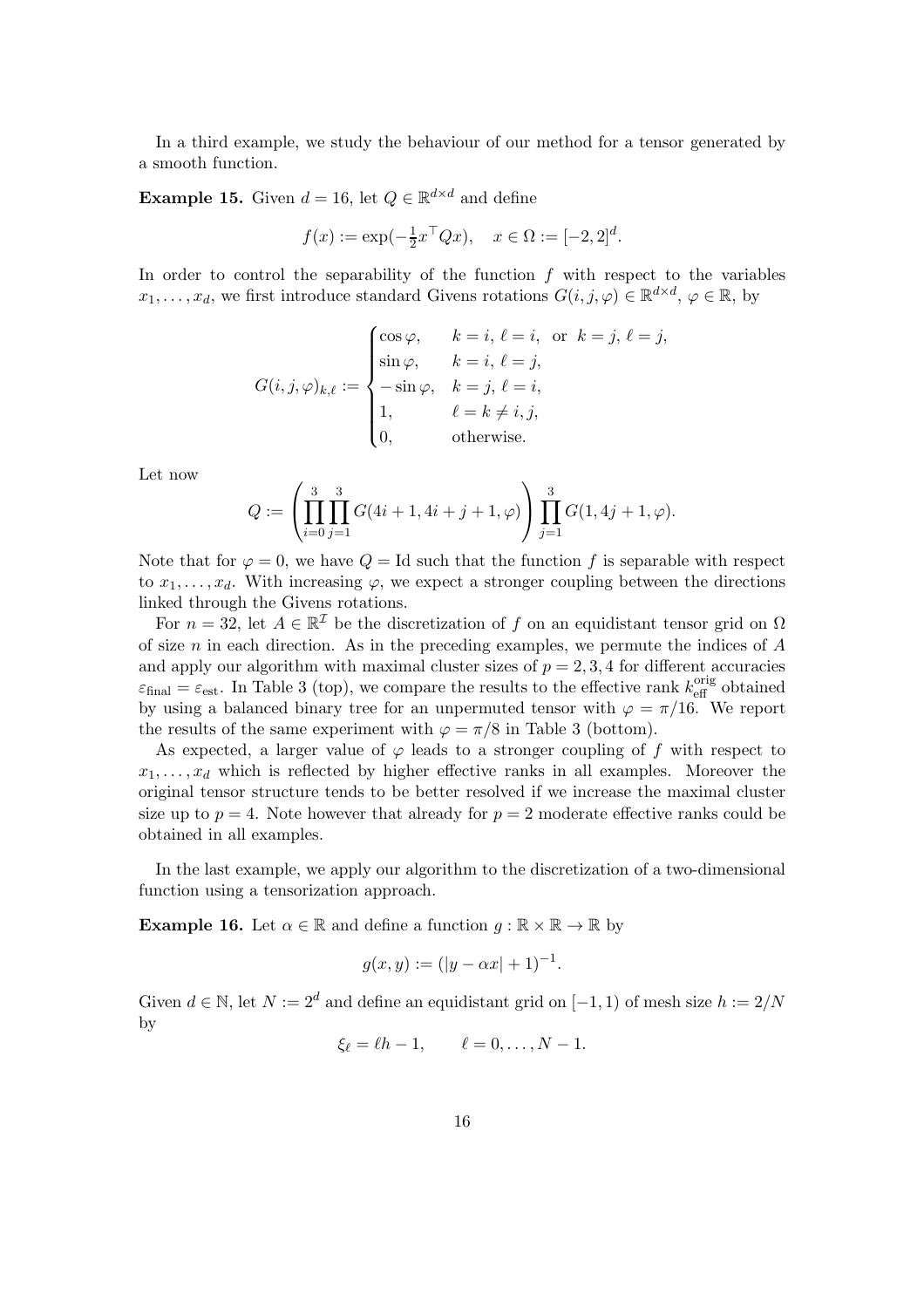| $\varepsilon_{\rm final}$ | $k_{\text{eff}}^{\text{orig}}$ | $k_{\rm eff}^{\rm bal}$  | $k_{\hbox{\scriptsize eff}}^{\rm lin}$ | $p=2$           | $p=3$       | $p=4$       |
|---------------------------|--------------------------------|--------------------------|----------------------------------------|-----------------|-------------|-------------|
| $1e-03$                   | 2.3                            | 2.8                      | $2.5\,$                                | 2.4 / 2.8       | 2.4 / 2.6   | 2.4 / 2.7   |
| $1e-04$                   | 3.9                            | 7.5                      | $6.5\,$                                | $5.1\; / \;6.6$ | 4.7 / 6.7   | 4.7 / 6.5   |
| $1e-05$                   | 4.7                            | 11.8                     | 10.0                                   | 5.6 / 7.4       | 5.1 / 6.6   | 4.6 / 5.5   |
| $1e-06$                   | 6.9                            | 22.3                     | 17.7                                   | 8.7 / 12.2      | 7.3 / 10.3  | 6.8 / 9.4   |
| $1e-07$                   | 9.1                            | $\overline{\phantom{0}}$ | $\overline{\phantom{0}}$               | 11.7 / 14.1     | 9.2 / 11.5  | 8.2 / 9.7   |
| $1e-08$                   | 11.0                           | $\qquad \qquad -$        |                                        | 15.3 / 24.8     | 13.5 / 17.2 | 10.8 / 13.7 |
|                           |                                |                          |                                        |                 |             |             |
|                           |                                |                          |                                        |                 |             |             |
| $\varepsilon$ final       | $k_{\text{eff}}^{\text{orig}}$ | $k_{\rm eff}^{\rm bal}$  | $k_{\rm eff}^{\rm lin}$                | $p=2$           | $p=3$       | $p=4$       |
| $1e-03$                   | 4.5                            | 10.6                     | 8.8                                    | 6.1 $/$ 8.7     | 5.7 / 8.5   | 5.6 / 7.8   |
| $1e-04$                   | 7.8                            | 25.4                     | 19.7                                   | 10.0 / 14.1     | 8.6 / 13.8  | 7.8 / 11.7  |
| $1e-05$                   | 11.0                           | 49.8                     | 38.0                                   | 14.5 / 19.7     | 12.1 / 19.8 | 10.2 / 13.7 |
| $1e-06$                   | 14.7                           | 71.4                     | 46.7                                   | 20.0 / 30.7     | 16.7 / 26.5 | 13.8 / 19.5 |
| $1e-07$                   | 18.9                           | $\equiv$                 |                                        | 30.4 / 47.4     | 25.3 / 38.8 | 18.8 / 27.8 |

Table 3: Function generated tensor from Example 15 for  $\varphi = \pi/16$  (top) and  $\varphi = \pi/8$ (bottom). Ranks  $k_{\text{eff}}^{\text{bal}}$  and  $k_{\text{eff}}^{\text{lin}}$  for fixed balanced and linear dimension trees. Average and worst effective ranks  $k_{\text{eff}}^{\text{avg}}$  /  $k_{\text{eff}}^{\text{worst}}$  for different values of the accuracy  $\varepsilon_{\text{final}} = \varepsilon_{\text{est}}$  and of the maximal cluster size p.

The points  $\xi_{\ell}$  may equally be indexed by a tuple  $(i_1, \ldots, i_d) \in \{0, 1\}^d$ , i.e.,

$$
\xi_{(i_1,\ldots,i_d)}:=\xi_\ell, \qquad \ell=\sum_{\mu=1}^d i_\mu 2^{\mu-1}.
$$

We now consider a tensor  $A \in \mathbb{R}^{\mathcal{I}}$ ,  $\mathcal{I} := \{0,1\}^{2d}$ , defined by

$$
A_{(i_1,\ldots,i_{2d})} := g(\xi_{(i_1,\ldots,i_d)},\xi_{(i_{d+1},\ldots,i_{2d})}), \qquad i_\mu \in \{0,1\}, \ \mu = 1,\ldots,2d.
$$

For  $d = 8$ , we can store all entries of A and perform standard singular value decompositions of the matricizations of A in order to determine their ranks up to an accuracy of  $\varepsilon_{\text{est}} = \varepsilon_{\text{final}} = 10^{-8}$ . We now perform our algorithm with  $p = 2$  for different values of  $\alpha$ and compare the resulting effective ranks to the approximation with respect to a fixed balanced and fixed linear tree in Table 4. A visualization of the corresponding trees produced by our algorithm is depicted in Figure 6.

For non-trivial values of  $\alpha$ , the adaptive strategy allows for a much better resolution of the tensor structure than a fixed choice of the dimension tree. As Figure 6 illustrates, the tensor from the given example tends to be optimally represented by a linear structure. The corresponding (non-trivial) permutations of the directions  $1, \ldots, 2d$  could be identified by our algorithm. They indicate a typical pattern of the coupling of the components of the variables x and y in dependence on  $\alpha$ .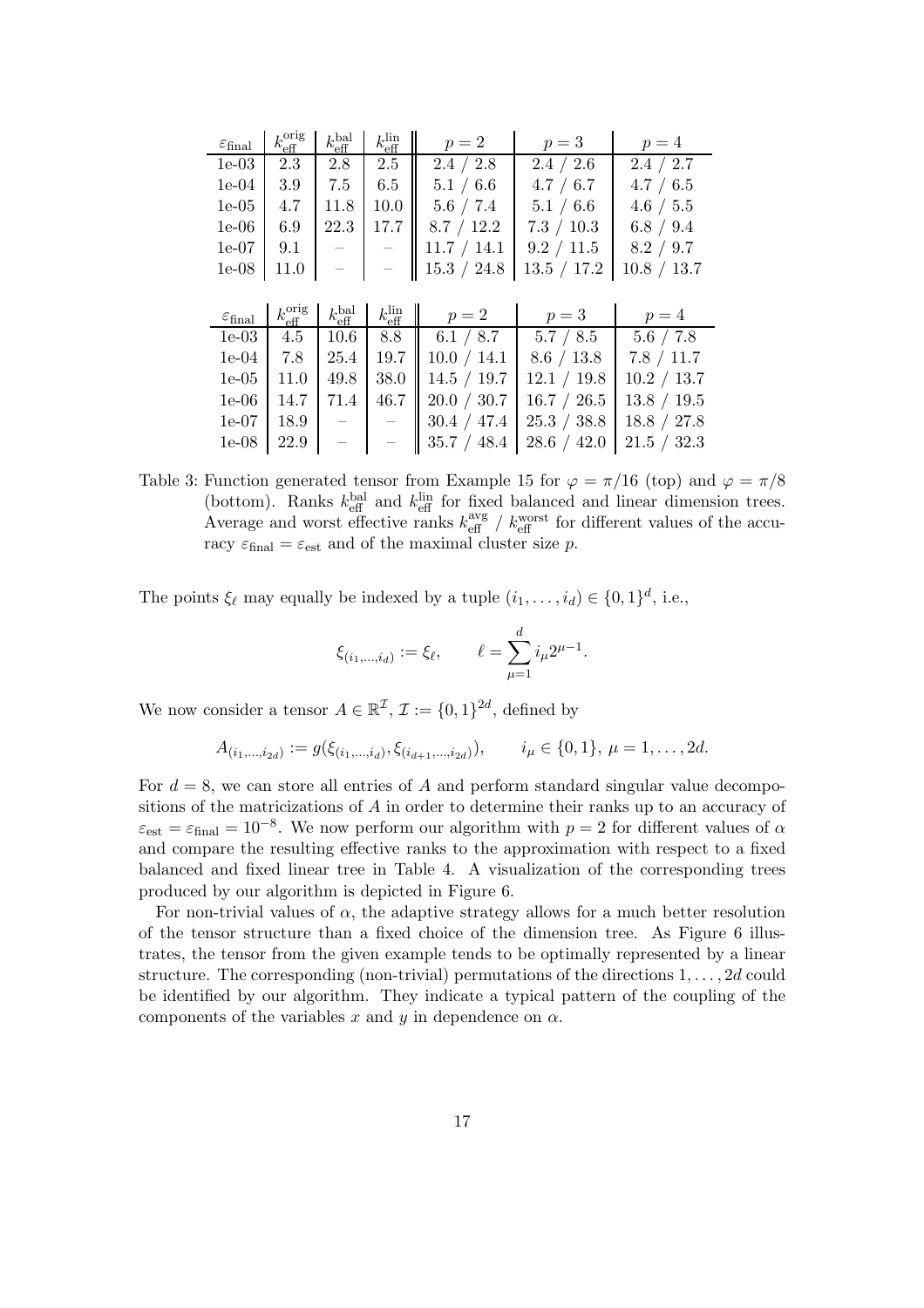| $\alpha$ | $k_{\text{eff}}^{\text{bal}}$ |      | $k^{\rm adap}$ |
|----------|-------------------------------|------|----------------|
|          | 2.5                           | 2.4  | 24             |
| 1/4      | 11.6                          | 9.8  | 3.8            |
| 1/2      | 16.7                          | 14.9 | 3.8            |
| 3/4      | 20.4                          | 19.0 | 4.7            |
|          | 23.6                          | 22.6 | 3.9            |

Table 4: Tensorization of a two-dimensional function with  $256 \times 256$  points. SVD-based rank estimation with accuracy  $\varepsilon_{\text{final}} = 10^{-8}$ . Ranks  $k_{\text{eff}}^{\text{bal}}$  and  $k_{\text{eff}}^{\text{lin}}$  for fixed balanced and linear dimension trees. Ranks  $k_{\text{eff}}^{\text{adap}}$  with adaptively generated dimension trees for different values of  $\alpha$ .



Figure 6: Tensorization of a two-dimensional function. Dimension trees for different values of  $\alpha$  with components in x numbered from 1 to 8 (blue) and components in y numbered from 9 to 16 (green).

## 7 Conclusion

In this paper, we have introduced a strategy for the detection of an appriopriate dimension tree for tensors that can be represented in the hierarchical tensor format. Our